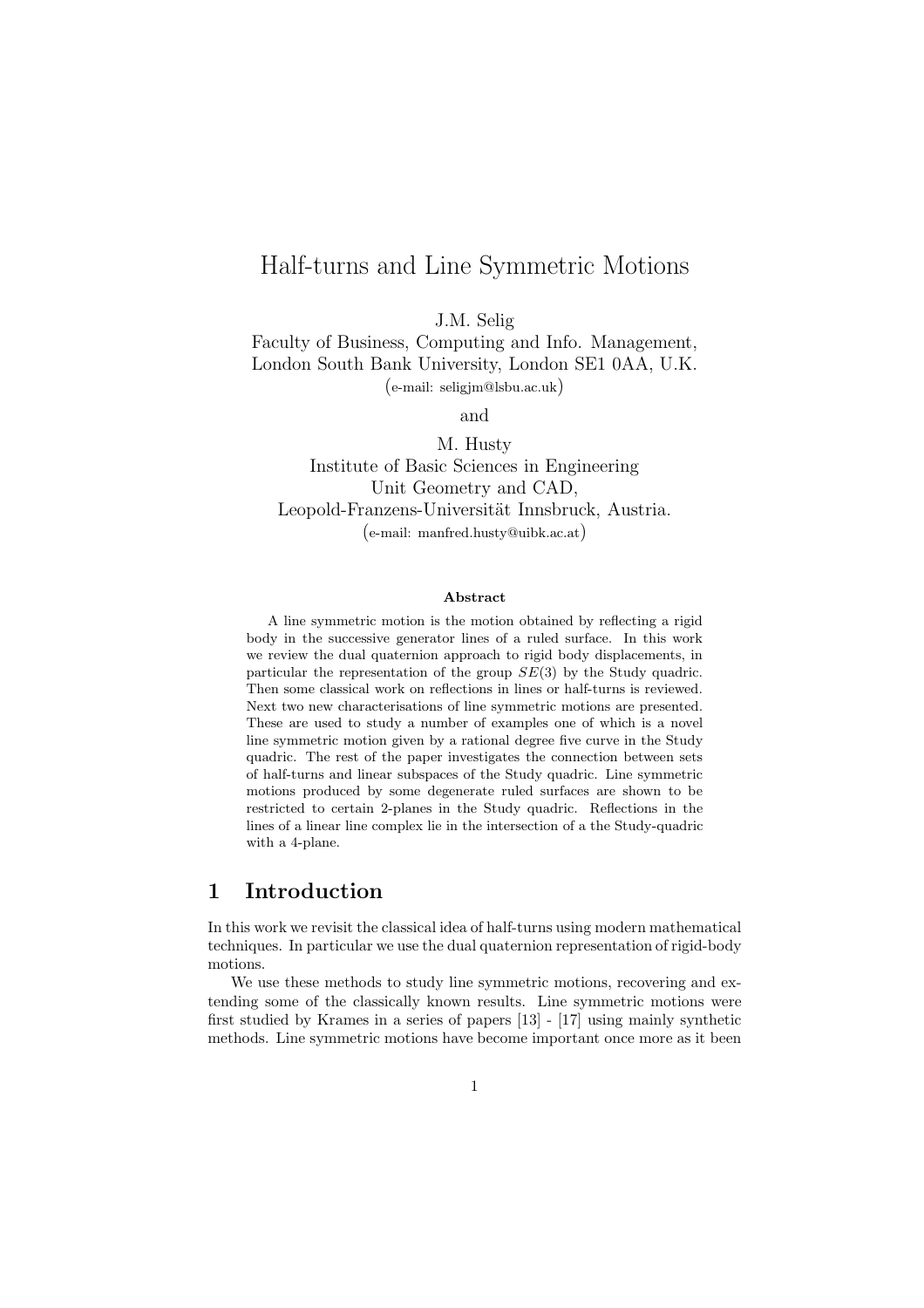realised that some self motions of Stewart-Gough parallel manipulators are line symmetric. This is not very surprising, because Krames had already noticed that motions having spherical paths are almost always line symmetric. Motions having spherical paths were studied by Emile Borel [2] and R. Bricard [4] in two award winning papers (see also [7]). Another motivation to resume these investigations is that most of the literature on this topic is in German. The classical papers of Krames have been dealt with in Bottema and Roth [3], using analytic methods. More recent papers like [8], [9], [19] or [23] and [24] have never been translated to English. These papers generalise line symmetric motions to Non-Euclidean settings or multidimensional spaces.

We give two characterisations of line symmetric motions which we believe are novel. Some well know examples are briefly studied and a new example is introduced. These demonstrate the use of dual quaternions in proving the motions to be line symmetric and finding the base surface for the motions.

Next we introduce and solve a new problem concerning the reflections in the space of lines in a linear line complex. This produces a 3-parameter family of rigid-motions.

Finally we look at plane symmetric motions and find an interesting connection between these motions an the B-planes in the Study quadric.

The first section deals with a short review of the algebra of dual quaternions.

# 2 Dual Quaternions and The Study Quadric

The dual quaternions were invented by Clifford to describe the geometry of space. This work seems to have appeared first in Clifford's 1871 paper, "Preliminary sketch of biquaternions" [5] but see also [20] for more details on the history. In Clifford's paper several different 'biquaternions' are considered, these are characterised by the properties of the extra generator  $(\omega)$ , introduced. The term 'dual' for the case where the generator squares to zero  $(\omega^2 = 0)$  seems to have come later.

Study claims credit for associating the dual quaternions with a six dimensional quadric, actually an open set in the quadric, [22]. This 'Study quadric' represents the group of rigid-body transformations using eight homogeneous parameters. He introduced what he called "soma" which are orthogonal coordinate frames, the dual quaternions were used to represent transformations between the soma. It was also probably Study who first used  $\varepsilon$  for the dual unit, rather than Clifford's  $\omega$ , and it is this convention that is followed below.

In the latter half of the 20th century mathematicians seems to forget about dual quaternions, preferring matrix methods. However, they were kept alive in Kinematics, notable by Dimentberg [6], Freudenstein and his student Yang, [25] and [26].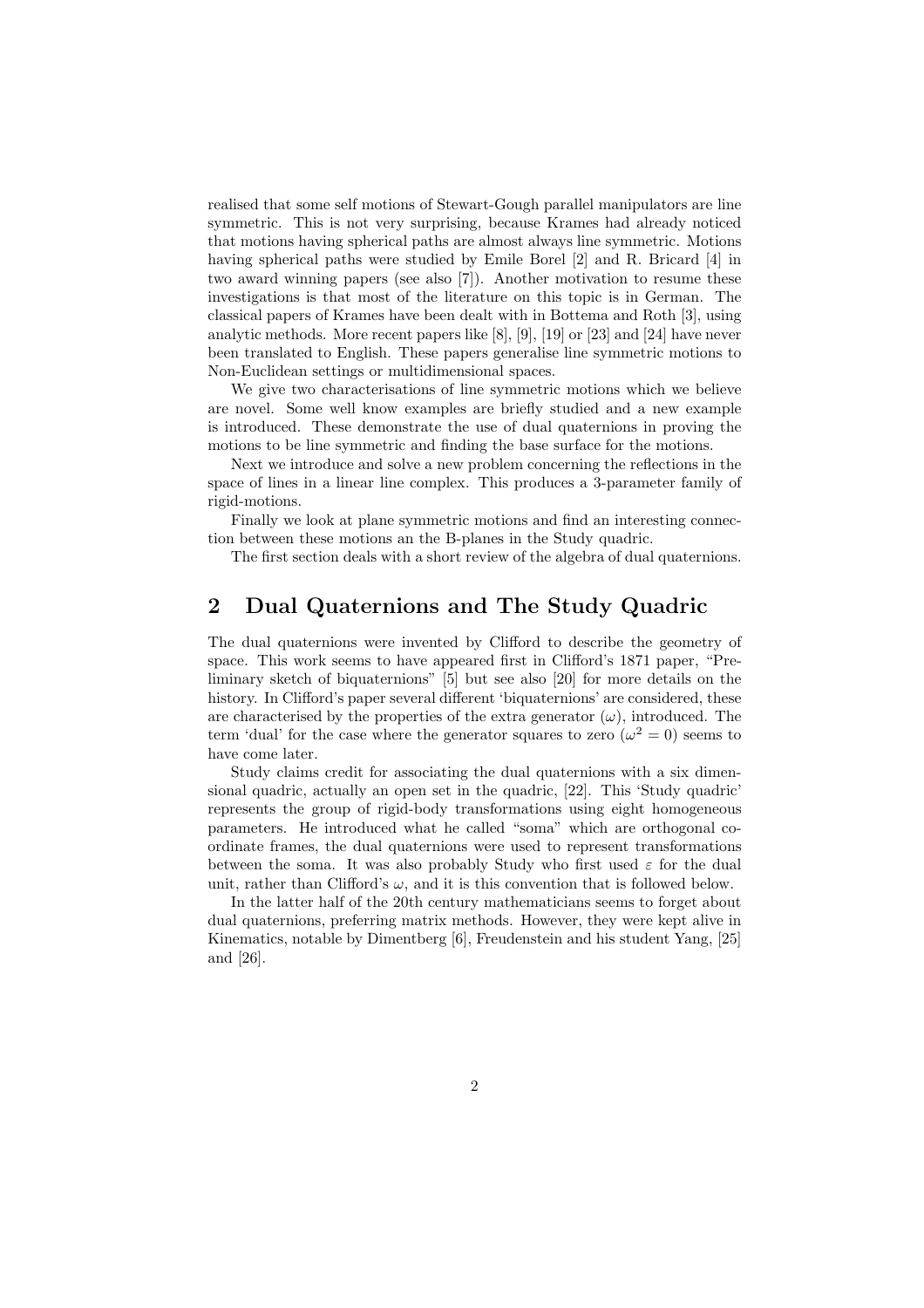#### 2.1 Quaternions

We begin however, with Hamilton's quaternions and their connection with rotations. A rotation of angle  $\theta$  about a unit vector  $\mathbf{v} = (v_x, v_y, v_z)^T$  is represented by the quaternion,

$$
r = \cos\frac{\theta}{2} + \sin\frac{\theta}{2}(v_x i + v_y j + v_z k).
$$

The action of such a quaternion on a point  $p = xi + yj + zk$  in space is given by the conjugation:

$$
p^{\prime}=rpr^{-},
$$

where the quaternion conjugate  $r^{-}$ , is given by,

$$
r^{-} = \cos\frac{\theta}{2} - \sin\frac{\theta}{2}(v_{x}i + v_{y}j + v_{z}k).
$$

Notice here that quaternions representing rotations satisfy  $rr^- = 1$  and also that r and  $-r$  represent the same rotation. The set of unit quaternions, those satisfying  $rr^- = 1$ , comprise the group Spin(3), which is the double cover of the group of rotations  $SO(3)$ . A detailed treatment on the use of quaternions in kinematics can be found in Blaschke [1] or Husty et.al.[10].

#### 2.2 Dual Quaternions

Now to include translations the dual unit  $\varepsilon$  is introduced. This dual unit satisfies the relation  $\varepsilon^2 = 0$  and commutes with the quaternion units i, j and k. A general dual quaternion has the form,

$$
h = q_0 + \varepsilon q_1
$$

where  $q_0$  and  $q_1$  are ordinary quaternions. A dual quaternion representing a rigid transformation is given by,

$$
g = r + \frac{1}{2}\varepsilon tr,
$$

where  $r$  is a quaternion representing a rotation as above and  $t$  is a pure quaternion representing the translational part of the transformation, that is  $t =$  $t_x i + t_y j + t_z k$ .

In this description points in space are represented by dual quaternions of the form,

$$
\hat{p} = 1 + \varepsilon p,
$$

where  $p$  is a pure quaternion as above. The action of a rigid transformation on a point is given by,

$$
\hat{p}' = (r + \frac{1}{2}\varepsilon tr)\hat{p}(r^- + \frac{1}{2}\varepsilon r^- t).
$$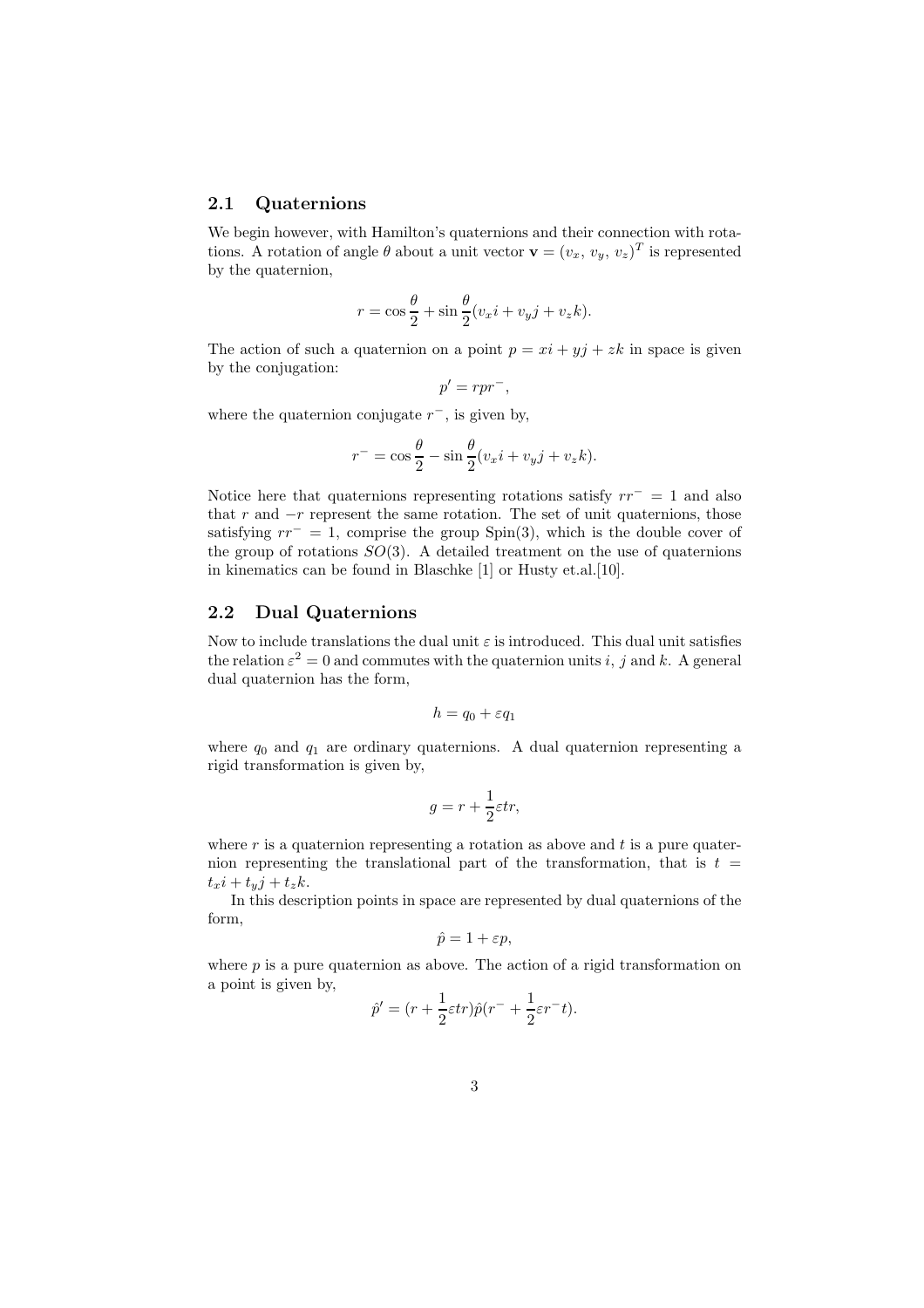That is,

$$
\hat{p}' = (r + \frac{1}{2}\varepsilon tr)(1 + \varepsilon p)(r^- + \frac{1}{2}\varepsilon r^- t)
$$
\n
$$
= rr^- + \varepsilon(rpr^- + \frac{1}{2}rr^- t + \frac{1}{2}trr^-)
$$
\n
$$
= 1 + \varepsilon(rpr^- + t).
$$

Notice that, as with the pure rotations, g and  $-g$  represent the same rigid transformation.

#### 2.3 Lines

Lines in space can also be represented by dual quaternions, the line joining the points  $p$  and  $q$  will have Plücker coordinates,

|  | $p_{01} = p_x - q_x,$ |  | $p_{23} = p_y q_z - p_z q_y,$ |
|--|-----------------------|--|-------------------------------|
|  | $p_{02} = p_y - q_y,$ |  | $p_{31} = p_z q_x - p_x q_z,$ |
|  | $p_{03} = p_z - q_z,$ |  | $p_{12} = p_x q_y - p_y q_x,$ |

the corresponding dual quaternion will be,

$$
\ell = (p_{01}i + p_{02}j + p_{03}k) + \varepsilon(p_{23}i + p_{31}j + p_{12}k).
$$

Notice that for dual quaternions of this form we have,

$$
\ell \ell^- = p_{01}^2 + p_{02}^2 + p_{03}^2,
$$

normally in line geometry, we take the Plücker coordinates to be homogeneous coordinates in a 5-dimensional projective space. The Plücker coordinates then satisfy the quadratic relation,

$$
p_{01}p_{23} + p_{02}p_{31} + p_{03}p_{12} = 0.
$$

In the dual quaternion representation this is equivalent to the fact that the product  $\ell\ell^-$  has no dual part. In 5-dimensional projective space the points satisfying the Plücker relation above form a 4-dimensional quadric known as the Klein quadric (or Plücker quadric).

The effect of a rigid transformation g, on a line  $\ell$  is given by,

$$
\ell' = g\ell g^-.
$$

This is easily verified from the transformation of the Plücker coordinates. Notice that this action of the group on lines does not have the same form as the action on points. That is, if  $g = r + (1/2) \varepsilon tr$  then  $g^- = r^- - (1/2) \varepsilon r^- t$  not  $r^- + (1/2)\varepsilon r^- t$  the term which appears in the transformation of points.

Suppose  $\bf{v}$  is a unit vector and  $\bf{p}$  is a point in space, then a line in the direction of  $\bf{v}$  and passing through the point  $\bf{p}$  can be written as,

$$
\ell = \mathbf{v} + \varepsilon \mathbf{p} \times \mathbf{v}.
$$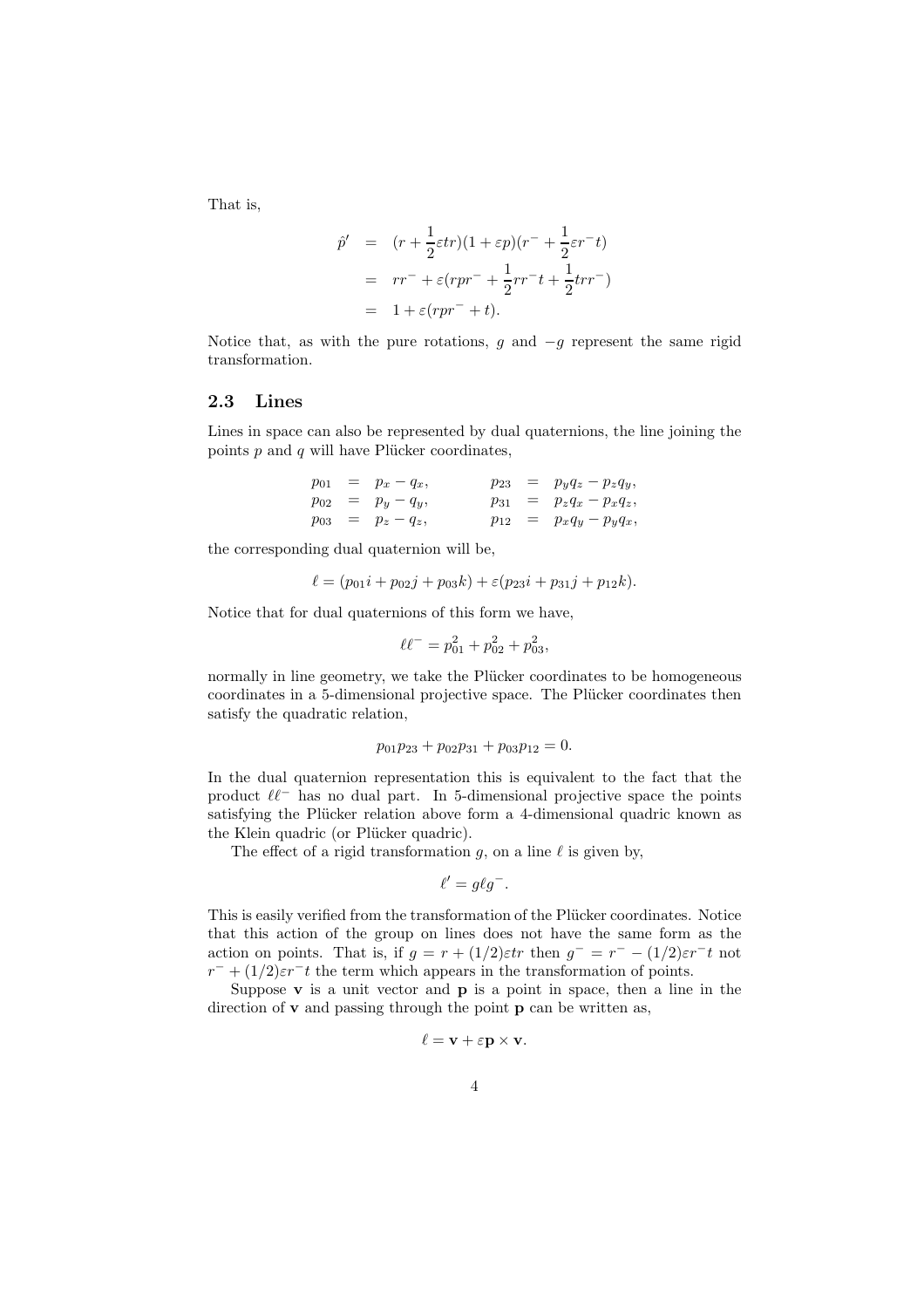A rotation of  $\theta$  radians about such a line is given by the dual quaternion,

$$
g = \cos\frac{\theta}{2} + \sin\frac{\theta}{2}\ell = (\cos\frac{\theta}{2} + \sin\frac{\theta}{2}\mathbf{v}) + \varepsilon\sin\frac{\theta}{2}\mathbf{p} \times \mathbf{v}.
$$

To see this, notice that the rotational part of this transformation is simply the quaternion,  $r = \cos(\theta/2) + \sin(\theta/2)(v_x i + v_y j + v_z k)$  as above. If the line passes through the origin, that is if  $p = 0$  then we are done, otherwise we can produce the rotation about the line by first translating it to the origin, rotating and then translating back,

$$
g = (1 + \frac{1}{2}\varepsilon p)r(1 - \frac{1}{2}\varepsilon p) = r + \frac{1}{2}\varepsilon(pr - rp),
$$

finally a simple computation confirms that the quaternion  $\frac{1}{2}(pr-rp)$  corresponds to the vector  $\sin \frac{\theta}{2} \mathbf{p} \times \mathbf{v}$ .

### 2.4 The Study Quadric

Notice that not all dual quaternions represent rigid transformations. In fact the condition for a dual quaternion  $g$ , to be a rigid transformation is just,

$$
gg^-=1.
$$

This is easily checked using the form  $g = r + (1/2) \varepsilon tr$  given above and remembering that the rotation r satisfies  $rr^- = 1$  and since the translation t is a pure quaternion  $t^- = -t$ . It is a little harder to see that all dual quaternions satisfying this equation are rigid transformations.

If we write a general dual quaternion as,

$$
g = (a_0 + a_1i + a_2j + a_3k) + \varepsilon(c_0 + c_1i + c_2j + c_3k),
$$

then the equation above can be separated into its dual and quaternion parts,

$$
a_0^2 + a_1^2 + a_2^2 + a_3^2 = 1,
$$
  

$$
a_0c_0 + a_1c_1 + a_2c_2 + a_3c_3 = 0.
$$

Now suppose that the eight variables  $(a_0, a_1, a_2, a_3, c_0, c_1, c_2, c_3)$  are actually homogeneous coordinates for a 7-dimensional projective space  $\mathbb{P}^7$ . This has the effect of identifying g and  $-g$  so that points of this space correspond to elements of the group of rigid transformations, not the double cover of the group. The first equation above is no longer relevant, but the second is homogeneous and so applies to homogeneous coordinates,

$$
a_0c_0 + a_1c_1 + a_2c_2 + a_3c_3 = 0,
$$

is the equation of a 6-dimensional quadric in  $\mathbb{P}^7$ , this is the Study quadric. Every rigid transformation corresponds to a single point on the quadric. On the other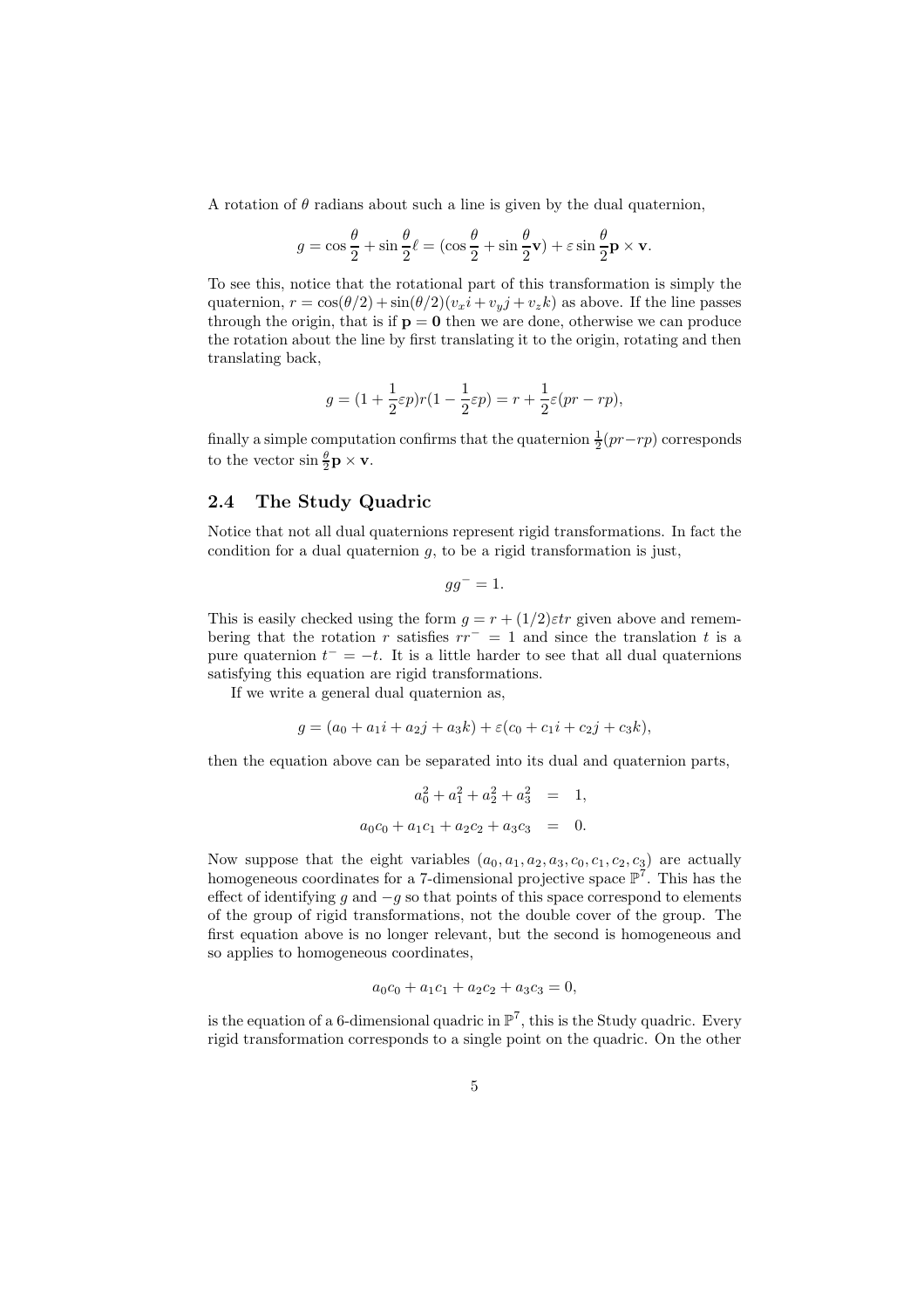hand some points on the quadric do not correspond to rigid transformations. There is a 3-plane of 'ideal points', the points satisfying  $a_0 = a_1 = a_2 = a_3 = 0$ do not correspond to and rigid transformation.

Next we consider the possible 3-planes which lie entirely within the Study quadric. To do this let us group the homogeneous coordinates together as 4 vectors,  $\mathbf{a} = (a_0, a_1, a_2, a_3)^T$  and  $\mathbf{c} = (c_0, c_1, c_2, c_3)^T$ . The 3-planes in the Study quadric are then given by the linear equations,

$$
(I_4-M)\mathbf{a}+(I_4+M)\mathbf{c}=\mathbf{0},
$$

where  $I_4$  is the  $4 \times 4$  identity matrix and M is a  $4 \times 4$  orthogonal matrix. This works because if we change the variables to  $\mathbf{a} = (\mathbf{x} + \mathbf{y})$  and  $\mathbf{c} = (\mathbf{x} - \mathbf{y})$  the equation for the Study quadric becomes,

$$
\mathbf{a} \cdot \mathbf{c} = \mathbf{x} \cdot \mathbf{x} - \mathbf{y} \cdot \mathbf{y} = 0
$$

and the equations for the 3-planes are then,

$$
\mathbf{x} = M\mathbf{y}.
$$

There are two kinds of 3-planes in the Study quadric, they are distinguished by the sign of the determinant of M. If  $\det(M) = 1$  we call the 3-plane an A-plane, while if  $\det(M) = -1$  the 3-plane is called a B-plane. Notice that the 3-plane of ideal points  $a_0 = a_1 = a_2 = a_3 = 0$ , introduced above, is determined by the orthogonal matrix  $M = -I_4$ . Since  $det(-I_4) = 1$  this is an A-plane, below it will be referred to as the A-plane at infinity. As another example, consider the space of all translations, dual quaternions of the form,  $1 + (1/2)\varepsilon (t_x i + t_y j + t_z k)$ . That is,  $\mathbf{a} = (1, 0, 0, 0)^T$  and  $\mathbf{c} = (0, t_x, t_y, t_z)^T$ . It is not difficult to see that these group elements lie on the 3-plane determined by the diagonal matrix  $M = \text{diag}(1, -1, -1, -1)$ , moreover the determinant of this matrix is clearly  $-1$ , so this is a B-plane in the Study quadric.

The A and B-planes can be further classified according to how they meet the A-plane at infinity. Notice that the A-plane at infinity is invariant with respect to multiplication by dual quaternions. The intersection of an arbitrary A or B-plane with the A-plane at infinity is given by the solutions to the following system of eight homogeneous linear equations,

$$
\begin{pmatrix} I_4 - M & I_4 + M \\ I_4 & 0 \end{pmatrix} \begin{pmatrix} \mathbf{a} \\ \mathbf{c} \end{pmatrix} = \mathbf{0}.
$$

The dimension of the solution set is determined by the rank of the coefficient matrix, this in turn is given by the determinant of the matrix. Clearly, the determinant is proportional to  $\det(I_4 + M)$ . Setting this equal to zero we see that the dimension of the solution set is determined by the number of eigenvalues of M equal to  $-1$ . That is, there are no solutions, the solution set is empty if M has no  $-1$  eigenvalues. If M has a  $-1$  eigenvalue then the planes meet at a point. If M has two  $-1$  eigenvalues then the intersection is a line, and so forth.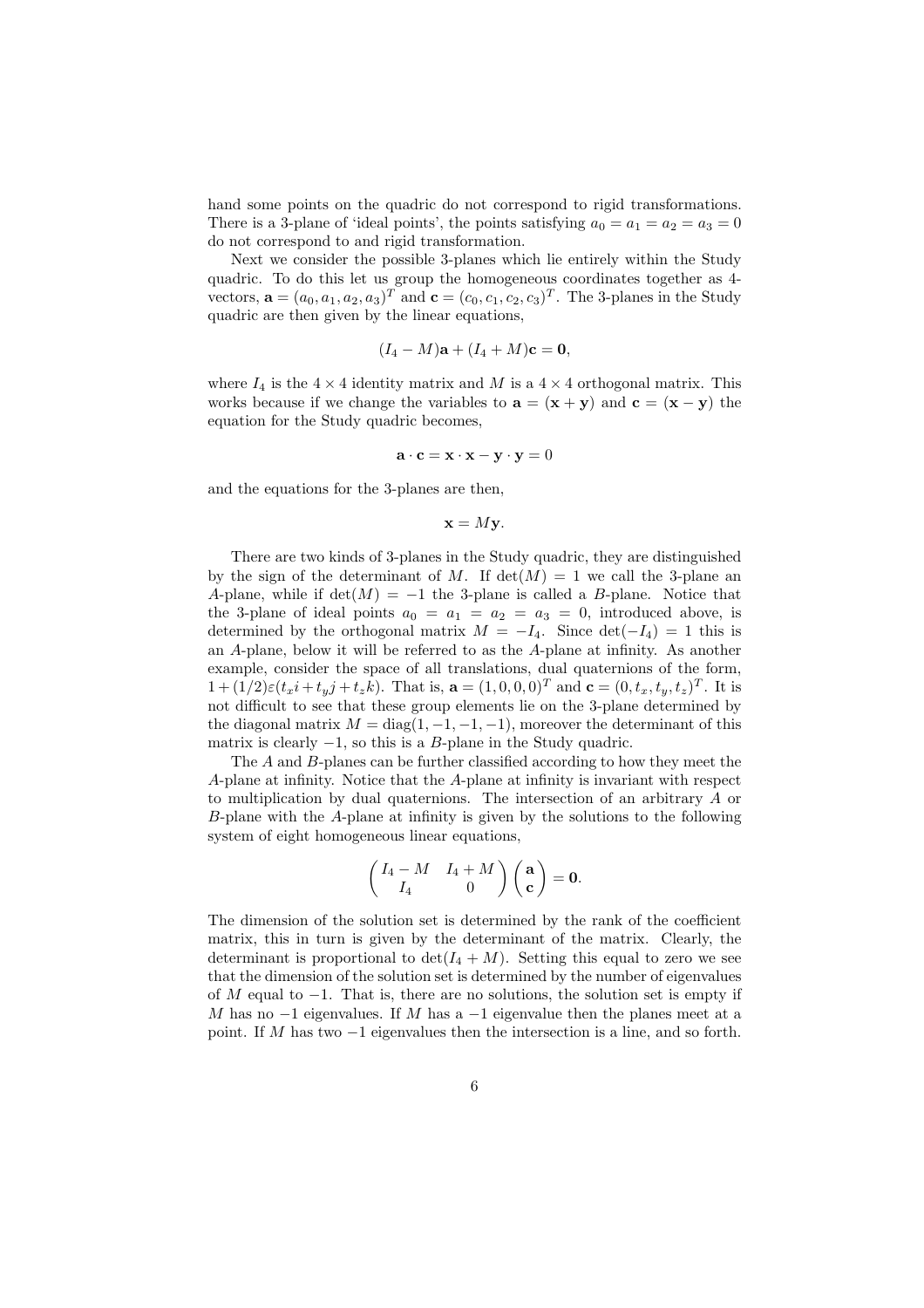Now any element of  $SO(4)$  is conjugate to a matrix of the form,

$$
M = \begin{pmatrix} \cos\theta & -\sin\theta & 0 & 0 \\ \sin\theta & \cos\theta & 0 & 0 \\ 0 & 0 & \cos\phi & -\sin\phi \\ 0 & 0 & \sin\phi & \cos\phi \end{pmatrix},
$$

this is the maximal torus of  $SO(4)$ . So, in general an A-plane will have no -1 eigenvalues and hence will not meet the A-plane at infinity. These A-planes will be called A<sub>0</sub>-planes. Exceptionally, if  $\theta$  or  $\phi$  is  $\pm \pi$  the matrix M will have two −1 eigenvalues and hence will intersect the A-plane at infinity in a line. These will be called  $A_2$ -planes. There is only a single  $A$ -plane determined by a matrix M with four  $-1$  eigenvalues, this of course is the A-plane at infinity itself.

If M is a reflection in  $O(4)$ , that is if M has determinant  $-1$ , then a conjugation can reduce the matrix to the general form,

|     | $\ell - \cos \theta$ | $\sin\theta$ |             |               |  |
|-----|----------------------|--------------|-------------|---------------|--|
| $=$ | $\sin \theta$        | $\cos\theta$ |             |               |  |
|     |                      |              | $\cos \phi$ | $-\sin\phi$   |  |
|     |                      |              | $\sin \phi$ | $\cos \phi$ / |  |

In general such a matrix has a single  $-1$  eigenvalue, and hence these  $B_1$ -planes meet the  $A$ -plane at infinity at a single point. Exceptionally,  $M$  can have three  $-1$  eigenvalues, resulting in a  $B_3$ -plane that intersects the A-plane at infinity in a 2-plane.

To understand the geometry of these A and B-planes a little better it is useful to look at examples where the planes pass through the identity element of the group, the dual quaternion 1. Notice that any A or B-plane can be translated to an A or B-plane through the identity by multiplying every element on the left (or right) by the inverse of some dual quaternion in the plane. There is only one exception to this; the A-plane at infinity.

The  $A_0$ -planes through the identity are comprised of the rotations about a single point. For example, rotations about the origin are given by dual quaternions of the form  $\mathbf{a} + \varepsilon \mathbf{0}$ , and these clearly lie in an  $A_0$ -plane given by the matrix  $M = I_4$ . Any  $A_0$ -plane containing the identity is isomorphic to the rotation group  $SO(3)$ .

The  $A_2$ -planes through the identity consist of rotations about lines parallel to a given line. For example, consider the rotations parallel to the  $z$ -axis, these are represented by the dual quaternions of the form,  $(\cos(\theta/2) + \sin(\theta/2)k)$  +  $\varepsilon(c_x \sin(\theta/2) i + c_y \sin(\theta/2) j)$ . The matrix determining this A<sub>2</sub>-plane is given by the diagonal matrix  $M = \text{diag}(1, -1, -1, 1)$ . Notice that this A<sub>2</sub>-plane also contains the translations perpendicular to the z-axis, these could be thought of as rotations about lines at infinity. We see that any  $A_2$ -plane containing the identity is isomorphic to the group of planar motions  $SE(2)$ .

The  $B_1$ -planes through the identity are not isomorphic to any subgroup of  $SE(3)$ . Rather they consist of the set of rotations about axes lying in a fixed plane. For example, consider the rotations about lines in the xy-plane.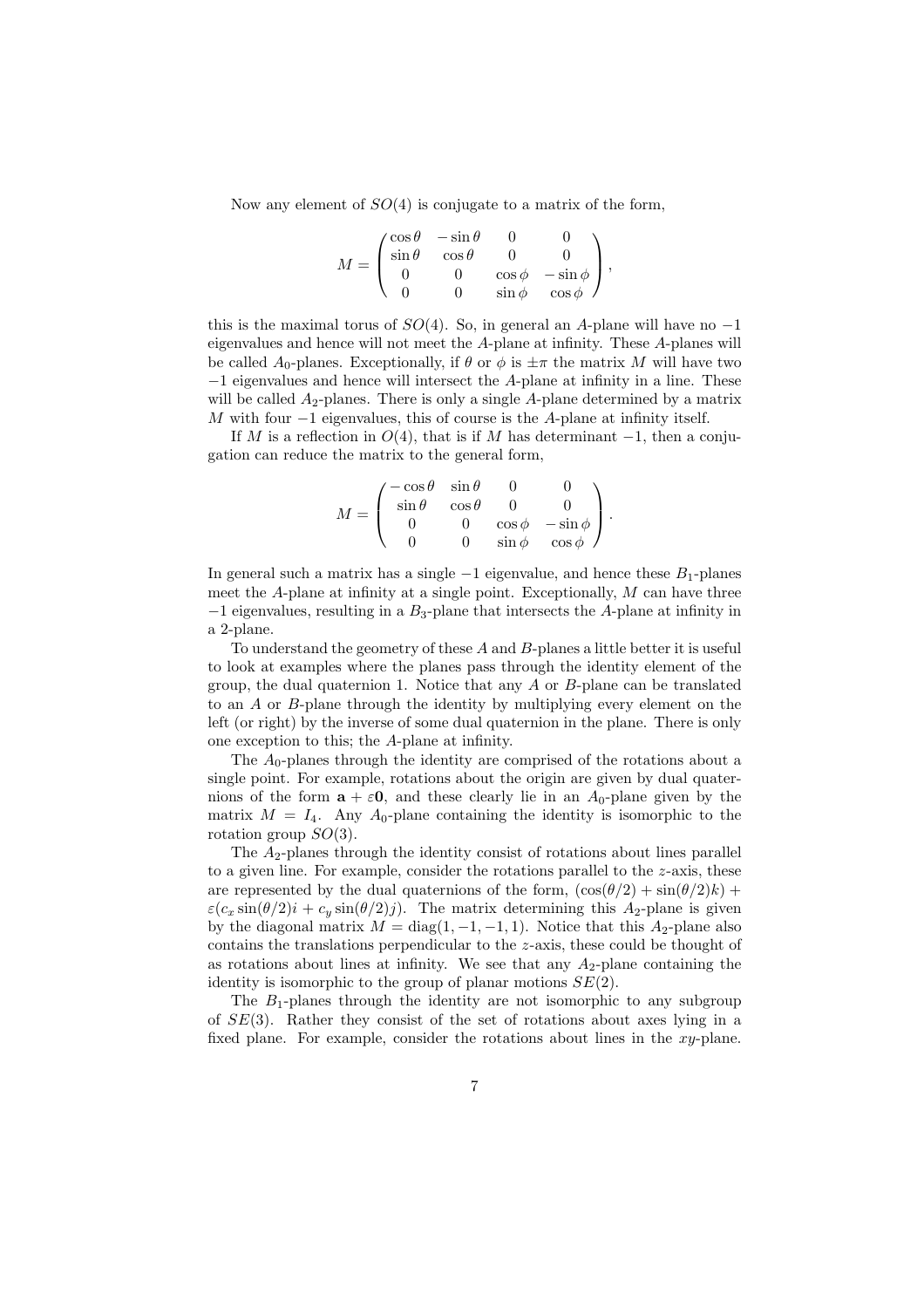These consist of dual quaternions of the form,  $(\cos(\theta/2) + \sin(\theta/2) \cos \alpha i +$  $\sin(\theta/2)\sin(\alpha j)-\epsilon d\sin(\theta/2)k$ . This plane is determined by the diagonal matrix  $M = \text{diag}(1, 1, 1, -1)$ . Notice that this  $B_1$ -plane also contains translations parallel to the xy-plane, again these could be thought of as rotations about lines at infinity.

There is only one  $B_3$ -plane containing the identity. This is the  $B$ -plane we met above, the set of all translations, determined by the matrix,  $M =$ diag(1, -1, -1, -1). This B<sub>3</sub>-plane is clearly isomorphic to the group  $\mathbb{R}^3$ .

### 2.5 Matrix Representations of Quaternions

Consider the product of two arbitrary quaternions,  $ab = c$ ,

$$
(a_0 + a_1i + a_2j + a_3k)(b_0 + b_1i + b_2j + b_3k) = (c_0 + c_1i + c_2j + c_3k)
$$

where,

$$
c_0 = a_0b_0 - a_1b_1 - a_2b_2 - a_3b_3,
$$
  
\n
$$
c_1 = a_0b_1 + a_1b_0 + a_2b_3 - a_3b_2,
$$
  
\n
$$
c_2 = a_0b_2 - a_1b_3 + a_2b_0 + a_3b_1,
$$
  
\n
$$
c_3 = a_0b_3 + a_1b_2 - a_2b_1 + a_3b_0.
$$

This can be written as a vector-matrix equation in two ways, either as,

$$
\begin{pmatrix} c_0 \\ c_1 \\ c_2 \\ c_3 \end{pmatrix} = \begin{pmatrix} a_0 & -a_1 & -a_2 & -a_3 \\ a_1 & a_0 & -a_3 & a_2 \\ a_2 & a_3 & a_0 & -a_1 \\ a_3 & -a_2 & a_1 & a_0 \end{pmatrix} \begin{pmatrix} b_0 \\ b_1 \\ b_2 \\ b_3 \end{pmatrix},
$$

or as,

$$
\begin{pmatrix} c_0 \\ c_1 \\ c_2 \\ c_3 \end{pmatrix} = \begin{pmatrix} b_0 & -b_1 & -b_2 & -b_3 \\ b_1 & b_0 & b_3 & -b_2 \\ b_2 & -b_3 & b_0 & b_1 \\ b_3 & b_2 & -b_1 & b_0 \end{pmatrix} \begin{pmatrix} a_0 \\ a_1 \\ a_2 \\ a_3 \end{pmatrix}.
$$

These relations give us two  $4 \times 4$  representations of the quaternion product. These are the left multiplication,

$$
L(a) = \begin{pmatrix} a_0 & -a_1 & -a_2 & -a_3 \\ a_1 & a_0 & -a_3 & a_2 \\ a_2 & a_3 & a_0 & -a_1 \\ a_3 & -a_2 & a_1 & a_0 \end{pmatrix},
$$

and the right multiplication,

$$
R(b) = \begin{pmatrix} b_0 & -b_1 & -b_2 & -b_3 \ b_1 & b_0 & b_3 & -b_2 \ b_2 & -b_3 & b_0 & b_1 \ b_3 & b_2 & -b_1 & b_0 \end{pmatrix}.
$$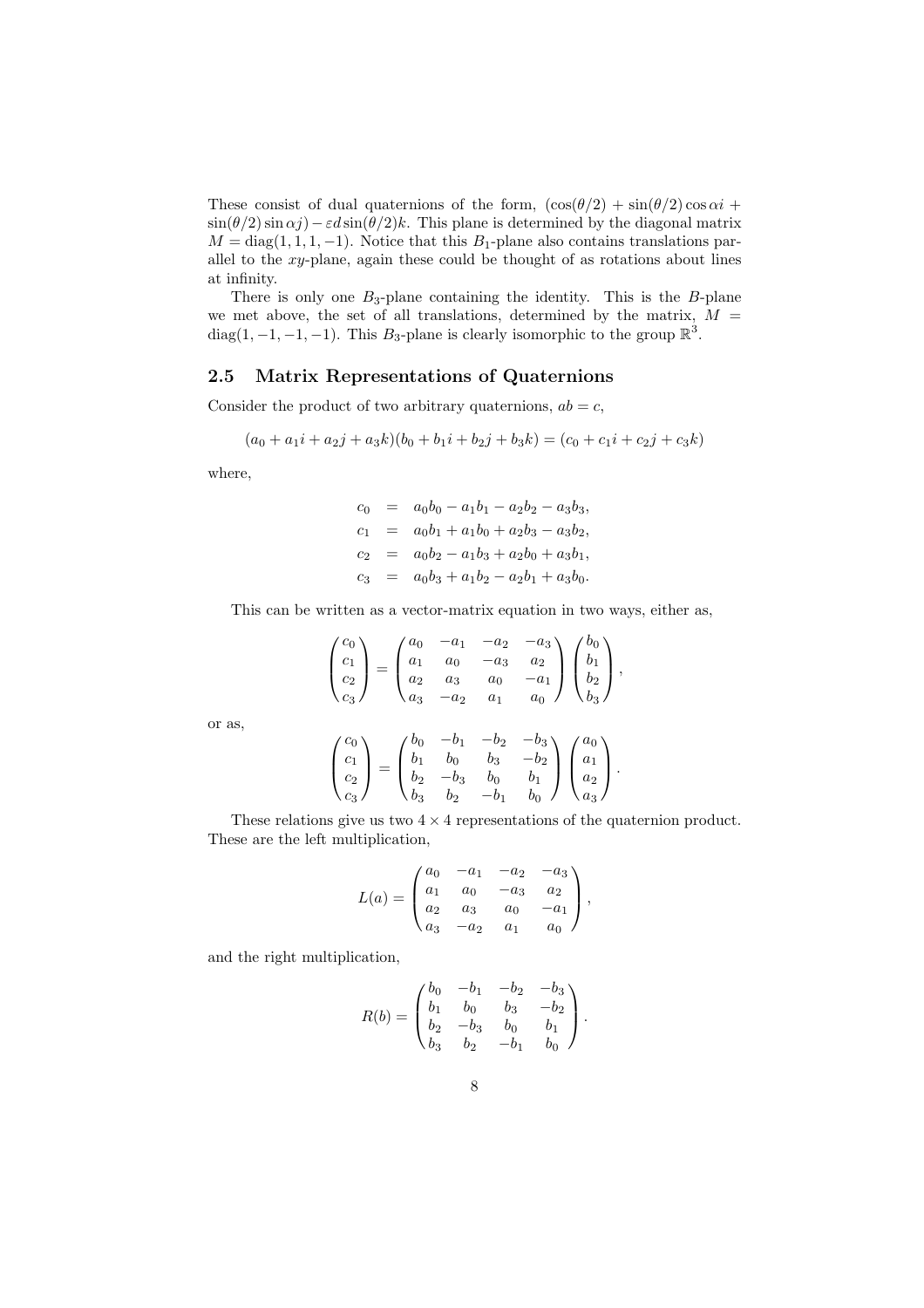These  $4 \times 4$  representations extend to  $8 \times 8$  representations of the dual quaternions, let  $h = (p_0 + \varepsilon p_1)$  and  $f = (q_0 + \varepsilon q_1)$  be two arbitrary dual quaternions, then the representations for left and right multiplication can be written in partitioned form as,

$$
\overline{L}(h) = \begin{pmatrix} L(p_0) & 0 \\ L(p_1) & L(p_0) \end{pmatrix} \text{ and } \overline{R}(f) = \begin{pmatrix} R(q_0) & 0 \\ R(q_1) & R(q_0) \end{pmatrix}.
$$

# 3 Half-turns

A half-turn is a rotation by  $\pi$  radians about some line. Half-turns can be represented by dual quaternions of the form  $\ell = (a_1i + a_2j + a_3k) + \varepsilon (c_1i + c_2j +$  $c_3k$ . They can be thought of as reflections in the line.

Clearly for each line in space there is exactly one possible half-turn, so there is a correspondence between half-turns and lines. Intersecting the Study quadric with the 5-plane  $a_0 = 0$ ,  $c_0 = 0$ , gives a 4-dimensional quadric which is essentially the Klein quadric,

$$
a_1c_1 + a_2c_2 + a_3c_3 = 0.
$$

The action of the group by conjugation, the adjoint action of the group, preserves the set of half-turns. That is, for any group element  $h$  and half-turn l the conjugation  $h\ell h$ <sup>−</sup> =  $\ell'$  is another half-turn. To see this notice that these lines are the dual equivalent of the pure quaternions, that is  $\ell^- = -\ell$  for halfturns. Moreover, the half-turns are the only dual quaternions that satisfy this relation. Now the quaternion conjugate of  $h\ell h^- = \ell'$  is,

$$
(\ell')^- = (h\ell h^-)^- = (h^-)^-\ell^- h^- = -h\ell h^- = -\ell'.
$$

So the 5-plane  $a_0 = c_0 = 0$ , is preserved by the adjoint action of  $SE(3)$ .

A classical theorem states that any proper rigid motion can be written as the product of two half-turns, see [3]. As an example, consider a finite screw motion about the z-axis, this can be written as the dual quaternion,

$$
g = (\cos\frac{\theta}{2} + \sin\frac{\theta}{2}k) + \varepsilon(-\frac{d}{2}\sin\frac{\theta}{2} + \frac{d}{2}\cos\frac{\theta}{2}k).
$$

It is easy to see that this can be decomposed as,  $g = \ell_1 \ell_2$  where the two halfturns are,

$$
\ell_1=i\qquad\text{and}\qquad \ell_2=(-\cos\frac{\theta}{2}i+\sin\frac{\theta}{2}j)+\varepsilon(\frac{d}{2}\sin\frac{\theta}{2}i+\frac{d}{2}\cos\frac{\theta}{2}j)
$$

There are many other possible solutions since if  $g_0$  is any transformation which commutes with  $g$ , that is any other screw motion with the same axis as  $g$ , then since  $gg_0 = g_0g$ ,

$$
g = \ell'_1 \ell'_2
$$
, where  $\ell'_1 = g_0 \ell_1 g_0^-$ , and  $\ell'_2 = g_0 \ell_2 g_0^-$ 

.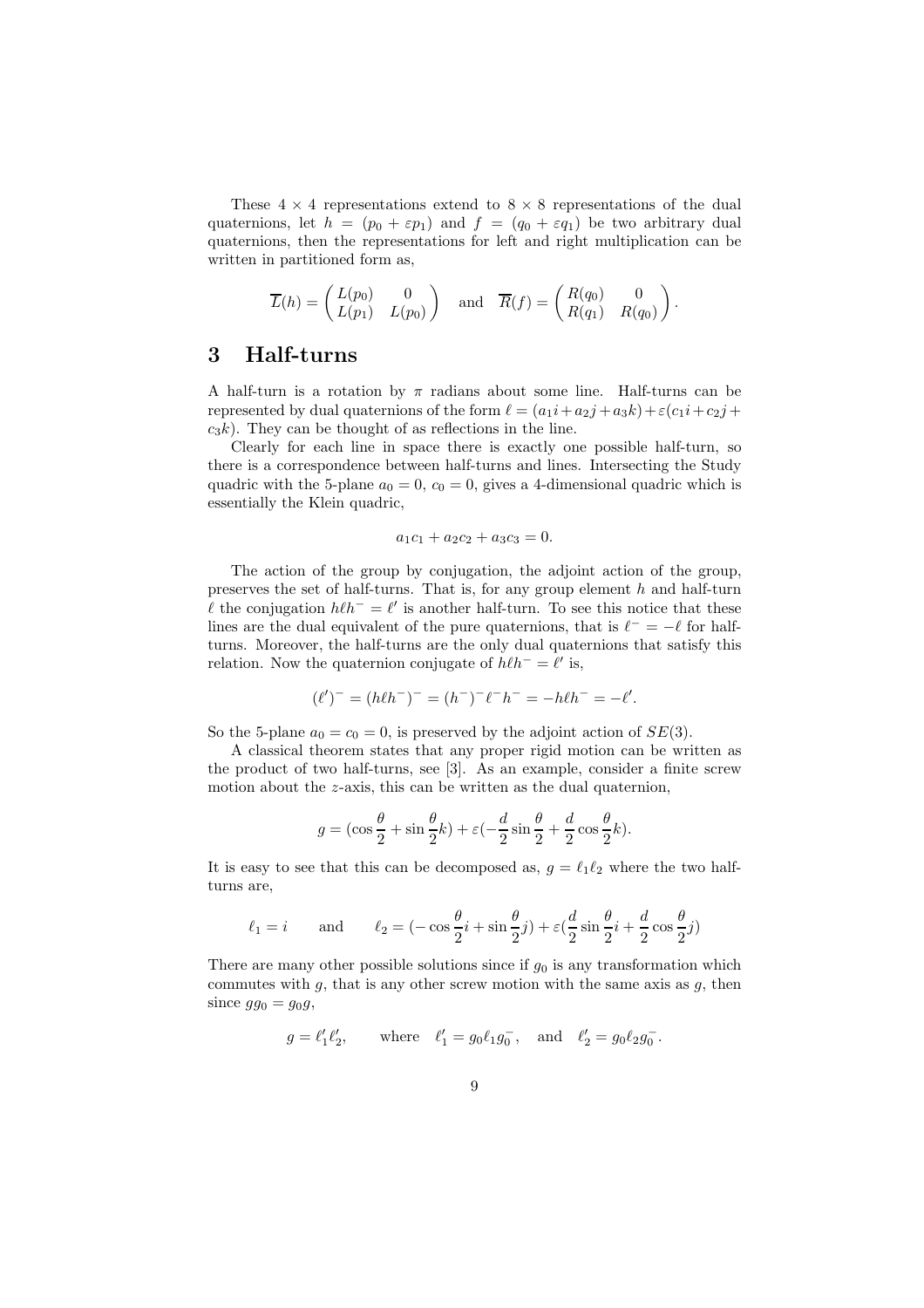In fact this is enough to prove the theorem since any motion can be brought to this standard form using the adjoint action of the group. Notice that the factors,  $\ell_1$  and  $\ell_2$  are perpendicular to the axis of the original screw transformation, the angle between the lines is half the rotation angle of the transformation and the perpendicular distance between the lines is half the translation along the axis of the screw.

### 4 Line Symmetric Motions

A rigid body motion can be thought of as a curve in the Study quadric. Bottema and Roth [3], define several types of special rigid body motions. Among these are the line symmetric motions.

Line symmetric motions are defined as follows: Take a ruled surface  $\ell(\mu)$ and a fixed coordinate frame (or soma), now a line symmetric motion is given by reflecting the fixed frame in consecutive generating lines of the ruled surface, to give a 1-parameter family of frames.

This can be seen as a curve in the Study quadric by choosing a starting line in the ruled surface, say  $\ell_0 = \ell(0)$ . Now the rigid motion from the frame given by this line to any subsequent line will be,

$$
g(\mu) = \ell(\mu)\ell_0^{-1} = \ell(\mu)\ell_0,
$$

since half-turns are self-inverse.

It can be seen that such a curve will satisfy the relation:

$$
g(\mu)\ell_0^- + \ell_0 g^-(\mu) = 0,\t\t(1)
$$

since any line satisfies  $\ell^- = -\ell$  and  $\ell^2$  is a real number. On the other hand, suppose that  $g(\mu)$  is a curve in the Study quadric which satisfies the above equation for some line  $\ell_0$ , then

$$
g(\mu)\ell_0 = \ell_0 g^{-}(\mu),
$$

and hence

$$
(g(\mu)\ell_0)^{-} = -\ell_0 g^{-}(\mu) = -(g(\mu)\ell_0).
$$

So  $(g(\mu)\ell_0)$  is a line and the motion is line-symmetric.

Notice that the above assumes that the motion passes through the identity in the group. In the Sudy quadric the identity is the point with coordinates  $(1, 0, 0, 0, 0, 0, 0, 0)$ , that is the dual quaternion 1. A motion which doesn't pass through the identity might still be line symmetric, the motion can always be translated to a path through the identity, that is the motion may have the form  $g(\mu) = \ell(\mu)\ell_0 g_0$  where  $g_0$  is some fixed group element. Such a path will clearly satisfy the equation,

$$
g(\mu)\gamma_0^- + \gamma_0 g^-(\mu) = 0,\tag{2}
$$

where  $\gamma_0 = \ell_0 q_0$ .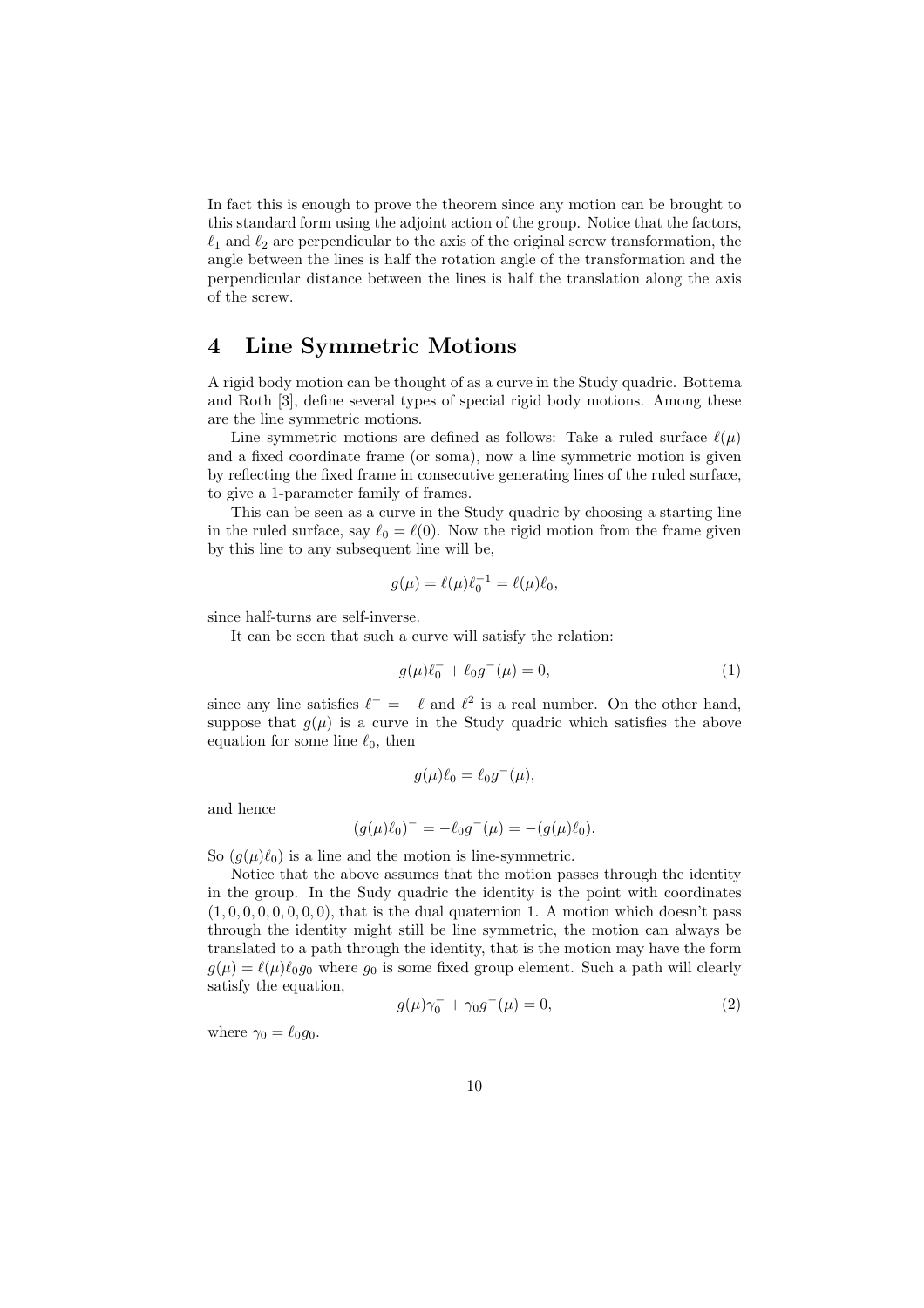These equations represent a set of homogeneous linear equations in the coordinates for g, that is we can think of g as a 8-dimensional vector  $g =$  $(a_0, a_1, a_2, a_3, c_0, c_1, c_2, c_3)^T$ . Then we can use the  $8 \times 8$  representation of the dual quaternion product to write equation (1) as,

$$
\left(\overline{R}(\ell_0^-) + \overline{L}(\ell_0)C\right)g = 0,
$$

where C is the  $8 \times 8$  diagonal matrix representing dual quaternion conjugation,  $C = diag(+1, -1, -1, -1, +1, -1, -1, -1)$ . To see how many of these 8 homogeneous equations are independent we can look at a particular case, assume here that the line  $\ell_0$  is the z-axis,  $\ell_0 = k$ . In this case we can compute the matrices,

$$
\left(\overline{R}(-k) + \overline{L}(k)C\right) = \begin{pmatrix} X & 0 \\ 0 & X \end{pmatrix},
$$

$$
\begin{pmatrix} 0 & 0 & 0 & 2 \\ 0 & 0 & 0 & 0 \end{pmatrix}
$$

where,

$$
X = \begin{pmatrix} 0 & 0 & 0 & 0 \\ 0 & 0 & 0 & 0 \\ 0 & 0 & 0 & 0 \end{pmatrix}.
$$

So there are just two independent equations,  $2a_3 = 0$  and  $2c_3 = 0$  and hence a curve representing a line symmetric motion will lie in the intersection of the Study quadric with a 5-plane.

The line symmetric motions can be characterised in another way. If the motion  $g(\mu)$  can be factored into a product of two half-turns one of which is fixed then the screw axis of  $g(\mu)$  will meet the fixed line at right-angles. Hence the set of all axes of the motion will lie in the congruence of lines meeting and perpendicular to, a fixed line. In fact it can be seen that the ruled surface formed by the screw axes of the motion will form a right conoid.

These two characterisations are, of course, equivalent. To see this first recall that two lines  $\ell_1$  and  $\ell_2$  will be coincident and perpendicular if and only if they satisfy  $\ell_1 \ell_2^- + \ell_2 \ell_1^- = 0$ . Now a screw motion about a line  $\ell$  can be written as,

$$
g=(1+\frac{1}{2}\varepsilon\frac{\theta p}{2\pi}\ell)(\cos\frac{\theta}{2}+\ell\sin\frac{\theta}{2})=(\cos\frac{\theta}{2}+\ell\sin\frac{\theta}{2})+\frac{\theta p}{4\pi}\varepsilon(\ell^2\sin\frac{\theta}{2}+\ell\cos\frac{\theta}{2}),
$$

where  $p$  is the pitch of the screw motion. Hence after a little computation we get that,

$$
g\ell_0^- + \ell_0 g^- = (\sin\frac{\theta}{2} + \frac{\theta p}{4\pi}\varepsilon \cos\frac{\theta}{2})(\ell\ell_0^- + \ell_0\ell^-).
$$

Now if the axis of the motion  $\ell$  is coincident and perpendicular to a line  $\ell_0$ then clearly (1) is satisfied. On the other hand if (1) is satisfied the either the lines are coincident and perpendicular or  $\theta = 0$ , that is the motion is a pure translation.

This second condition leads to a small but useful result, that a motion about a fixed axis is always line symmetric<sup>1</sup>. This is easily seen since any line coincident and perpendicular to the fixed axis of the motion can be taken as  $\ell_0$ .

<sup>&</sup>lt;sup>1</sup>This result is also stated, but without proof, in Krames [13], p. 395.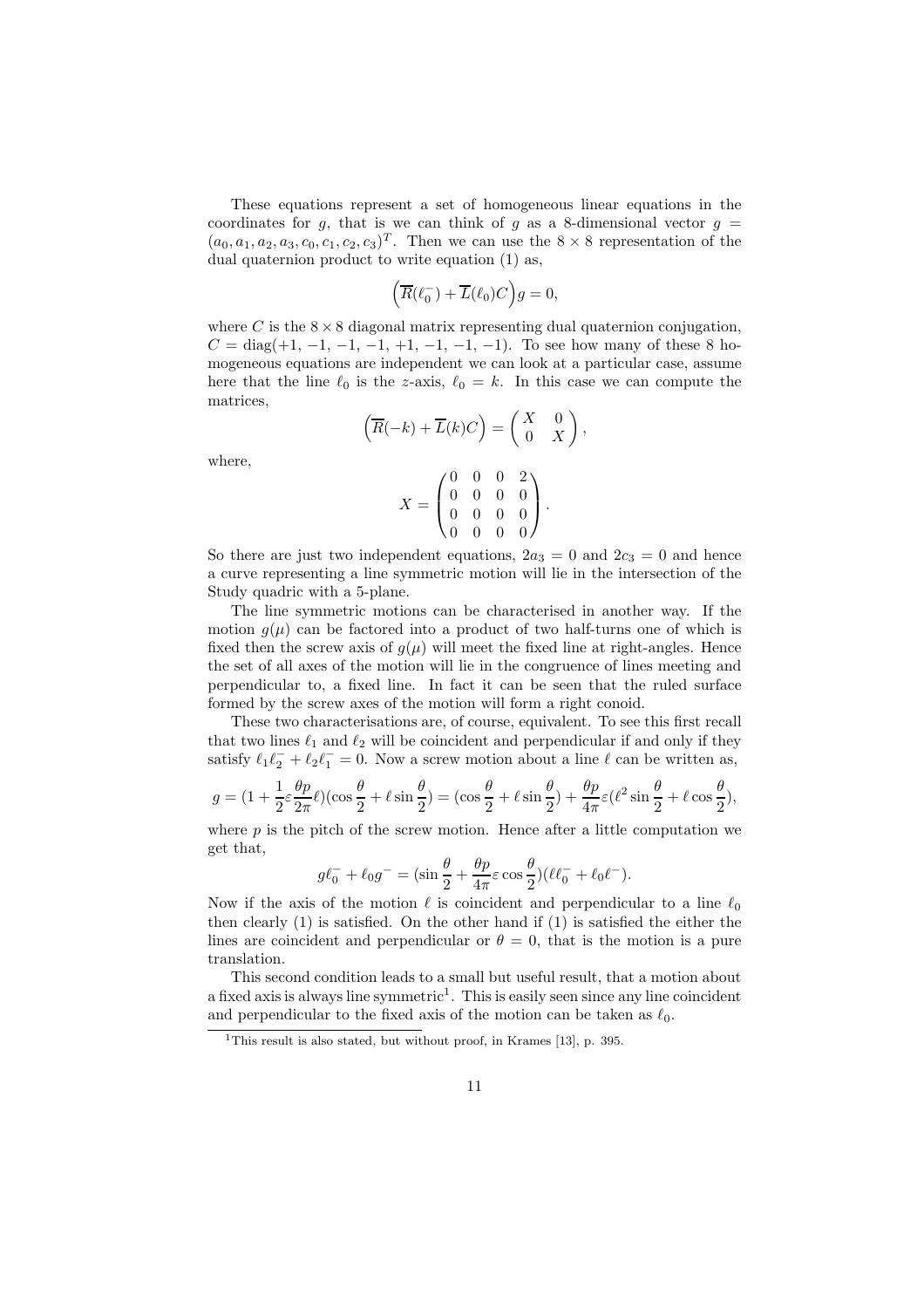# 5 Examples

### 5.1 Vertical Darboux Motion

In [3] the, so called, vertical Darboux motion is given as an example of a linesymmetric motion. Here this will be verified using the methods developed above.

Writing the vertical Darboux motion, given in [3], as a dual quaternion we have,

$$
g(\phi) = (\cos\frac{\phi}{2} + \sin\frac{\phi}{2}k) + \varepsilon(\beta\sin\phi + \gamma(1 - \cos\phi))(-\sin\frac{\phi}{2} + \cos\frac{\phi}{2}k).
$$

The axis of this motion is always the z-axis, and so by the 'small but useful' result at the end of section 4 this must be a line symmetric motion. Also we can see that any line perpendicular to the z-axis, for example,

 $\ell_0 = (\cos \delta i + \sin \delta j) + \varepsilon \lambda (-\sin \delta i + \cos \delta j)$ 

where  $\delta$  and  $\lambda$  are arbitrary constants, will satisfy (1).

We can also derive the ruled surface which produces this motion. For simplicity choose the constants  $\delta = 0$  and  $\lambda = 0$  so that  $\ell_0 = i$ , this gives a parameterisation of the ruled surface as,

$$
\ell(\phi) = g(\phi)i = -(\cos\frac{\phi}{2}i + \sin\frac{\phi}{2}j) + \varepsilon(\beta\sin\phi + \gamma(1 - \cos\phi))(\sin\frac{\phi}{2}i + \cos\frac{\phi}{2}j).
$$

The points **p**, on a line are given by  $\mathbf{p} = (\mathbf{v} \times \boldsymbol{\omega})/|\boldsymbol{\omega}|^2 + \nu \boldsymbol{\omega}$ , where  $\boldsymbol{\omega}$  is the direction and **v** the moment of the line and  $\nu$  is an arbitrary parameter, see [21, §6.5.2]. So the points on the surface can be parameterised as,

$$
x = -\nu \cos \frac{\phi}{2},
$$
  
\n
$$
y = -\nu \sin \frac{\phi}{2},
$$
  
\n
$$
z = \beta \sin \phi + \gamma (1 - \cos \phi),
$$
  
\n
$$
= 2\beta \cos \frac{\phi}{2} \sin \frac{\phi}{2} + 2\gamma \sin^2 \frac{\phi}{2}.
$$

The last relation here is found by using the half-angle formulas for  $\sin \phi$  and  $(1 - \cos \phi)$ . Finally eliminating the parameters  $\phi$  and  $\nu$  gives the equation of the surface,

$$
(x^2 + y^2)z = 2\beta xy + 2\gamma y^2.
$$

This can be recognised as a cylindroid in agreement with the results in [3].

#### 5.2 The Borel-Bricard Motion

This special motion is also given in Bottema and Roth [3] but see also [12] for the relevance of this motion for self motions of Griffis-Duffy parallel manipulators. As a dual quaternion the motion is given by,

$$
g(\phi) = (\cos \phi + \sin \phi k) - \varepsilon (\sin \phi \sqrt{\rho^2 - d^2 \sin \phi} - \cos \phi \sqrt{\rho^2 - d^2 \sin \phi k}),
$$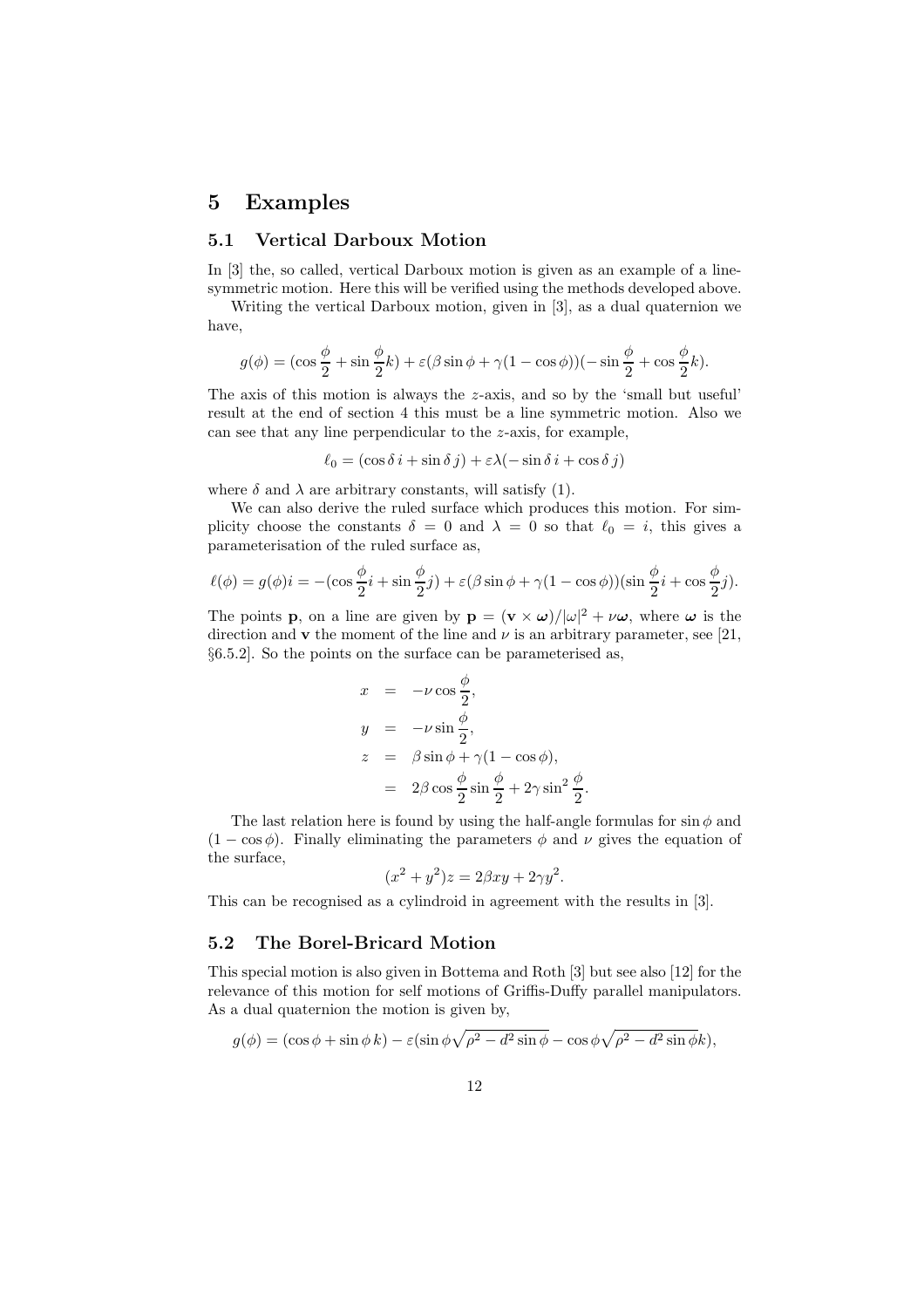where  $\rho$  and  $d$  are constants. This curve is in fact an elliptic quartic curve. Certainly we can easily see that it lies in the 3-plane  $a_1 = a_2 = c_1 = c_2 = 0$ . Also we see that if  $0 \leq (d^2/\rho^2) \leq 1$  then we can set  $m^2 = d^2/\rho^2$  and parameterise the curve in terms of Jacobi elliptic functions with parameter  $m$ , and amplitude  $\phi = \text{am}(u),$ 

$$
g(u) = (\text{cn}(u) + \text{sn}(u) k) - \varepsilon \rho(\text{sn}(u) \, \text{dn}(u) - \text{cn}(u) \, \text{dn}(u) k).
$$

Such curves are generally given as the intersection of a pair of quadric surfaces, and that is indeed the case here. One of the quadrics is the restriction of the Study quadric to the 3-plane,  $a_0c_0 + a_3c_3 = 0$ , and the other is given by,

$$
\rho^2 a_0^2 + (\rho^2 - d^2) a_3^2 - c_0^2 - c_3^2 = 0.
$$

Again this motion is clearly line symmetric by the 'small but useful' result at the end of section 4. Any line of the form,

$$
\ell_0 = \cos \alpha \, i + \sin \alpha \, j
$$

can be taken to satisfy (1). For definiteness let's take  $\ell_0 = j$  so that the ruled surface defining the motion is,

$$
\ell(\phi) = g(\phi)\ell_0 =
$$
  

$$
(-\sin\phi i + \cos\phi j) - \varepsilon(\cos\phi\sqrt{\rho^2 - d^2\sin\phi} i + \sin\phi\sqrt{\rho^2 - d^2\sin\phi} j),
$$

This surface is well known to be a spherical coniod, that is the set of lines meeting a central axis at right-angles and tangent to a given sphere. In this case the central axis is the z-axis and the sphere has radius  $\rho$  and its centre is located at the point  $(0, d, 0)$ . Treating this ruled surface in the same way as for the vertical Darboux motions we get the equation of the surface as,

$$
(x^{2} + y^{2})z^{2} = (\rho^{2} - d^{2})x^{2} + \rho^{2}y^{2}.
$$

#### 5.3 The Bennett Motion

It is well known that the motion of the coupler bar of a Bennett mechanism is a conic in the Study quadric. This led to the definition of a generalised Bennett motion as any motion determined by a conic in the Study quadric, [3]. Any such motion will necessarily lie in the intersection of a 2-plane with the Study quadric. Here we show that any such motion is line symmetric. Without loss of generality we may assume that the plane containing the motion passes through the identity, and let  $g_1$  and  $g_2$  be two other points on the curve defining the motion, we require that 1,  $g_1$  and  $g_2$  be linearly independent. Then a general point on the 2-plane containing the motion, not necessarily lying in the Study quadric, can be written as a dual quaternion,  $g(\alpha, \beta, \gamma) = \alpha + \beta g_1 + \gamma g_2$ , where  $\alpha$ ,  $\beta$  and  $\gamma$  are arbitrary real parameters. Now as we saw above, any element of the group can be written as a pair of half-turns with axes perpendicular and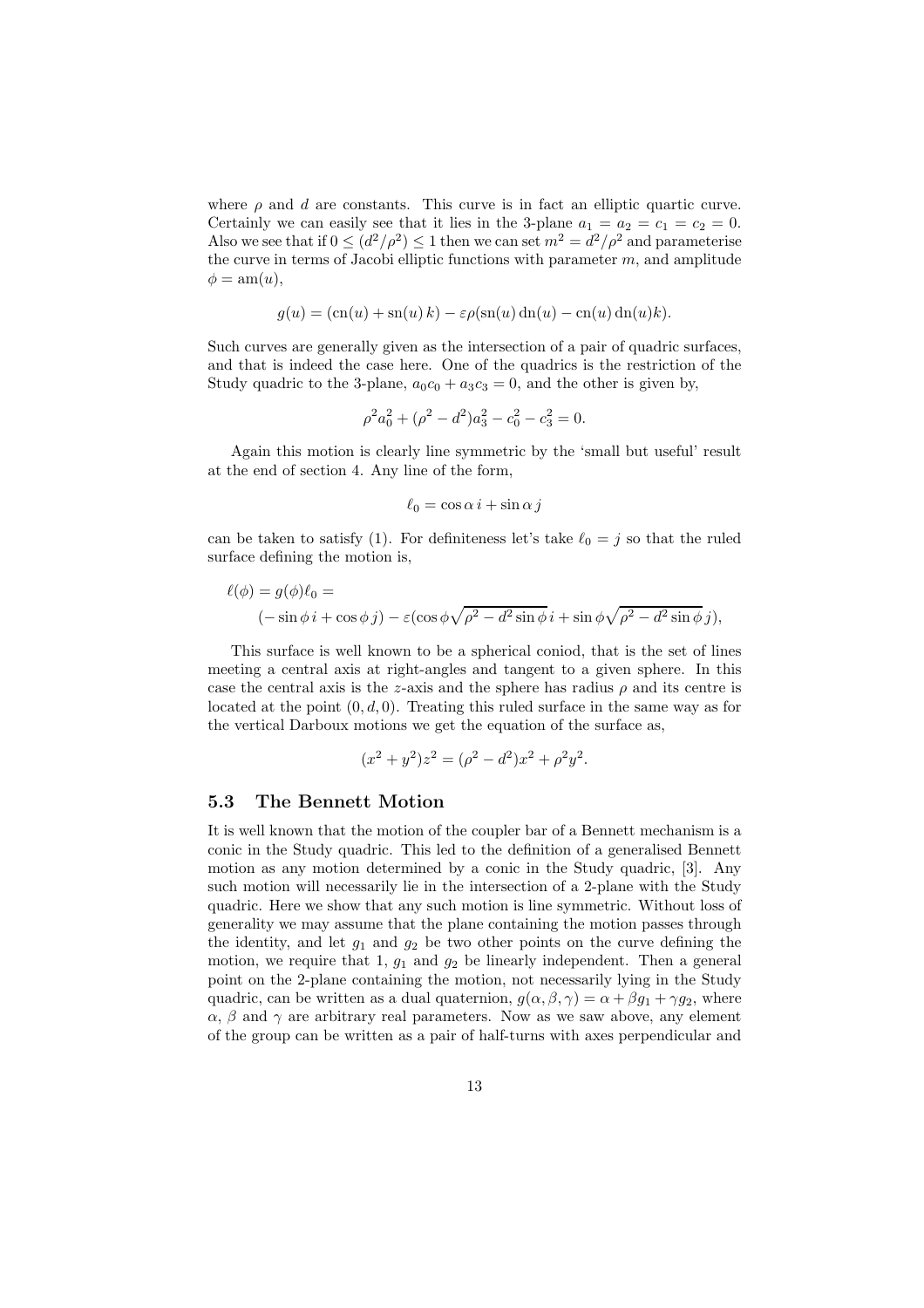

Figure 1: A degree 5 rational ruled surface generating a line symmetric motion.

coincident with the axis of the displacement. So let  $g_1 = \ell_1 \ell_0$  and  $g_2 = \ell_2 \ell_0$ where  $\ell_0$  is the common perpendicular to the axes of  $g_1$  and  $g_2$ . Any point on the 2-plane  $g(\alpha, \beta, \gamma)$  satisfies the equation,

 $g(\alpha, \beta, \gamma)\ell_0^- + \ell_0 g^-(\alpha, \beta, \gamma) = \alpha(\ell_0 - \ell_0) + \beta(\ell_1 - \ell_1)(\ell_0)^2 + \gamma(\ell_2 - \ell_2)(\ell_0)^2 = 0,$ 

and hence any conic is a line symmetric motion.

The ruled surface generating such a motion can be found by multiplying  $g(\alpha,\beta,\gamma)$  by  $\ell_0^-$  on the right. The conic of group elements of the form  $g = \ell \ell_0$ will be transformed to lines but general points in the 2-plane containing the curve will be transformed to points of the form  $-\alpha \ell_0 + \beta \ell_1 + \gamma \ell_2$ . The lines in the generating surface will be the intersection of this new 2-plane with the Klein quadric. That is a conic in the Klein quadric. Such a conic of lines is well known to represent a regulus of a hyperboloid, see for example[21]. This result is in agreement with the original results of Krames, [17].

### 5.4 Rational Motions of Degree Five

A rational normal curve is a rational curve of degree  $n$  lying in an  $n$ -plane. Such curves lie on several quadric varieties. Hence the results of the previous sections suggest that it should be possible to find a rational normal curve of degree five in the study quadric representing a line symmetric motion.

Such a motion can be produced by combining a vertical Darboux motion as above with a rotation about a line perpendicular to the axis of the Darboux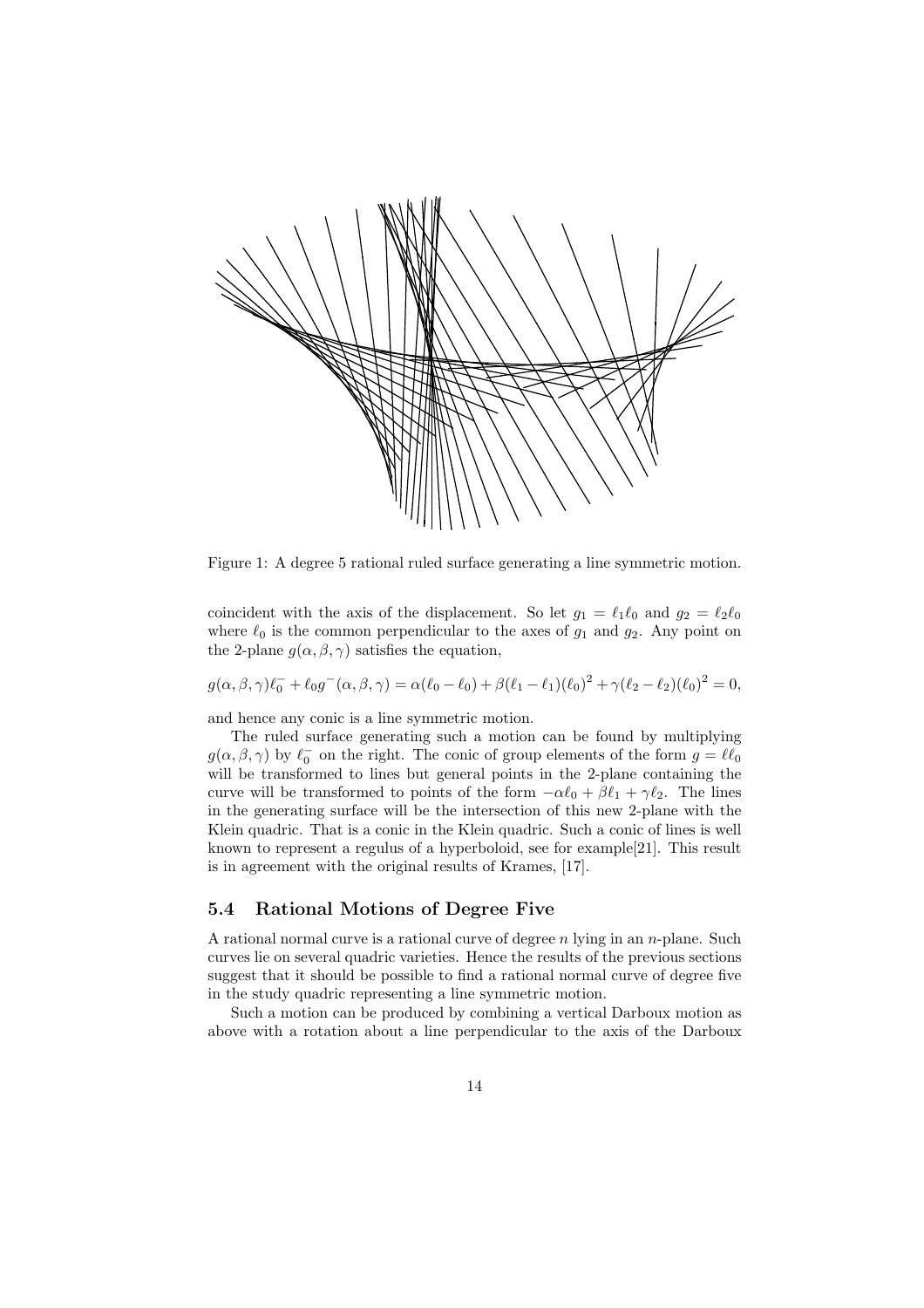motion. Let us write  $c = \cos(\phi/2)$  and  $s = \sin(\phi/2)$ , then a vertical Darboux motion about the  $x$ -axis can be written,

$$
g_D(\phi) = (c(c^2 + s^2) + s(c^2 + s^2)i) + \varepsilon((2\beta sc + 2\gamma s^2)(-s + ci)).
$$

The rotation is simply a rotation about the z-axis;  $g_k(\phi) = (c + sk)$ . The combination is a conjugation,

$$
g_k(\phi)g_D(\phi)g_k^-(\phi) = (c^2 + s^2)(c(c^2 + s^2) + s(c^2 - s^2)i + 2s^2cj) + \varepsilon(2\beta sc + 2\gamma s^2)(-s(c^s + s^2) + c(c^2 - s^2)i + 2sc^2 j).
$$

This is clearly a rational curve of degree 5 and by construction it lies on the Study quadric. As we saw above in section 4, the fact that is lies on the 5-plane  $a_3 = c_3 = 0$  ensures that it is a line symmetric motion. All that remains is to check that the curve doesn't lie in a smaller linear subspace, this is easily done by checking that the six coefficients of the dual quaternion generators are linearly independent polynomial. This involves computing a  $6 \times 6$  determinant, the result is proportional to  $\gamma(\beta^2 - \gamma^2)$ . This shows that the curve lies in a 5-plane and not in any 4-plane unless  $\gamma = 0$  or  $\gamma = \pm \beta$ . This motion is believed to be novel, a diagram of the ruled surface producing this motion is shown in Figure 1, in the case illustrated the parameters have been set to  $\beta = 0$  and  $\gamma = 1$ . Of course there may be other such motions, for example we could have used  $q_k(\phi) = (c + sk) + \varepsilon(-ds + dck)$  where d is a constant.

## 6 Some Degenerate Cases

In this section we study some cases where the ruled surface that we are reflecting in simplifies in some way. These simplifications place more constraints on the possible motions that can be generated from such a surface.

#### 6.1 Cones

Suppose that the ruled surface is a cone. That is a set of lines all passing through a common point, the apex of the cone. If, as usual, we take one line to be our fixed line  $\ell_0$  then reflecting in this line and any other line of the surface will produce a rotation, since the lines meet at the apex of the cone. The axes of these rotations will all be perpendicular to  $\ell_0$  and will pass through the apex of the cone. The set of all possible rotations about a point in space form a  $A_0$ -plane in the Study quadric as mention in section 2. Also all rotations about axes which lie in a plane form a  $B_1$ -plane in the Study quadric. So the possible displacements generated by a line symmetric motion based on the lines of a cone must lie in the intersection of an  $A_0$ -plane and a  $B_1$ -plane which must be a 2-plane lying in the Study quadric.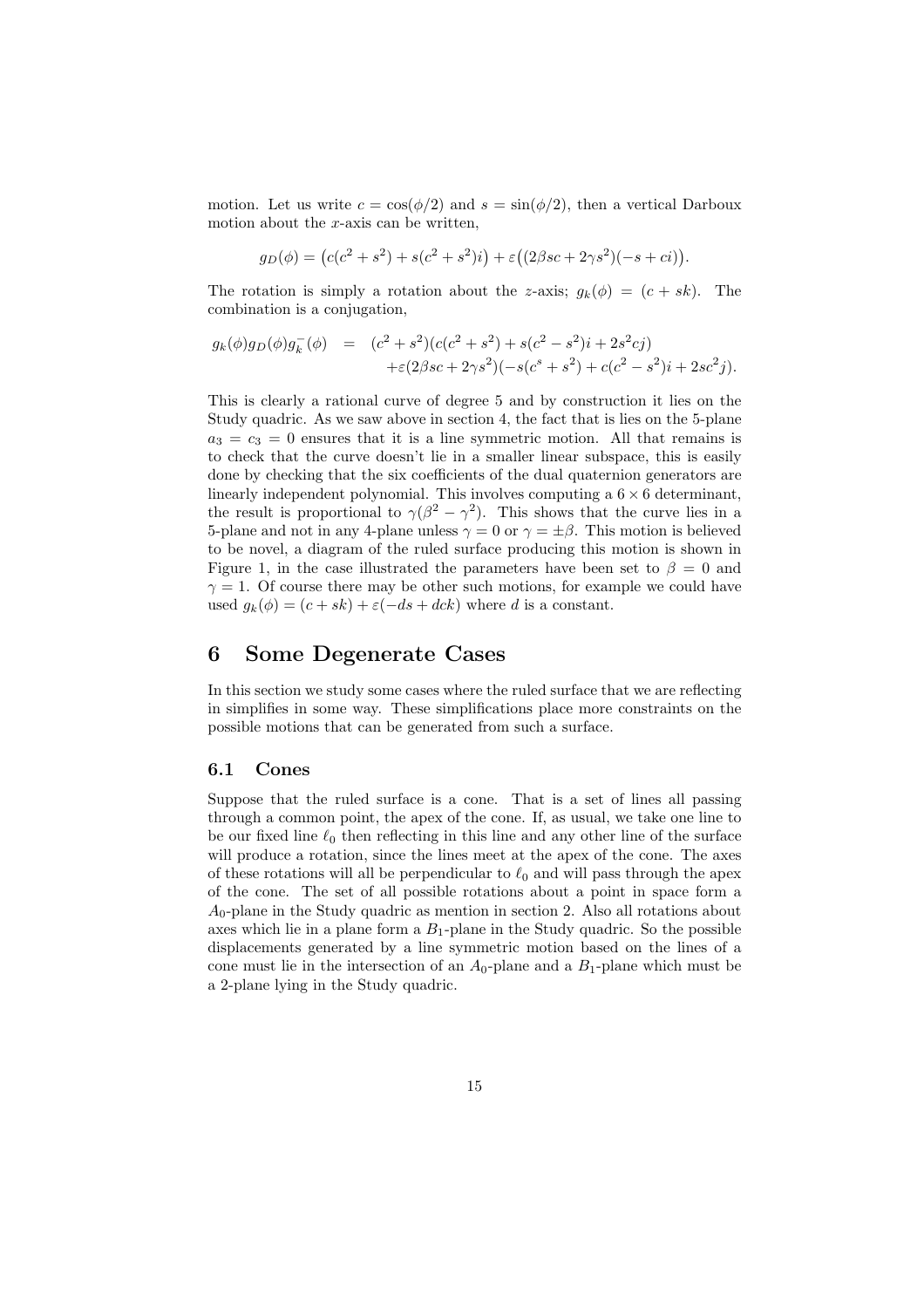#### 6.2 Cylinders

Here suppose that the ruled surface is a cylinder with all generating lines parallel. Reflecting in a fixed line and any parallel line will produce a translation in a direction perpendicular to the axis of the cylinder. The set of rigid body displacements in a plane form a subgroup of  $SE(3)$  namely the planar motion group  $SE(2)$ . These subgroups are represented by  $A_2$ -planes in the Study quadric. A planar motion group will also contain the set of rotations about axes perpendicular to the plane under consideration. On the other hand the set of all possible translations in space form another subgroup  $\mathbb{R}^3$  represented by a particular B3-plane in the Study quadric. Clearly the displacements generated by a line symmetric motion based on a cylindrical ruled surface lie in the intersection of an  $A_2$ -plane and the  $B_3$ -plane. This will necessarily be a 2-plane in the Study Quadric.

#### 6.3 Developables of Plane Curves

There do not seem to be any algebraic constraints giving the possible motions generated by line symmetric motions based on torsal surfaces. A torsal surface, or torse, is the developable surface of a curve, that is the surface formed from the tangent lines to a curve. There will however, be differential constraints on such motions.

If we restrict our attention to plane curves, then a developable of a plane curve will generate planar motions; translations from reflections in parallel lines and rotations about perpendicular lines from reflections in lines that meet. However, fixing one tangent line to the curve we can see that all possible displacements in such a motion will be either rotations about axes intersecting the fixed line and perpendicular to the plane or translations in the plane perpendicular to the fixed line. Again the set of possible displacements forms a 2-plane in the Study quadric, this time the intersection of the  $A_2$ -plane of planar displacements with the  $B_1$ -plane of rotations in the plane containing the fixed line and the perpendicular to the original plane.

#### 6.4 Conoids

Above, in section 4, we saw that the screw axes of the displacements comprising a line symmetric motion will generally form a conoid. Here we consider the case where the surface we are reflecting in is a conoid. Notice that the vertical Darboux motion and the Borel-Bricard motion studied in examples 5.1 and 5.2 are examples of this type of motion. Let  $\ell_0$  be a fixed line in the conoid and  $\ell$  some other line in the conoid. The common perpendicular for such a pair of lines will be the axis of the conoid, since by definition the lines in a conoid meet and are perpendicular to a fixed line. Reflecting in  $\ell_0$  and then  $\ell$  will produce a finite screw motion whose screw axis is the axis of the conoid. Hence the displacements comprising such a line symmetric motion will all be screw motions about a fixed axis. In fact such a set of motions, the screw motions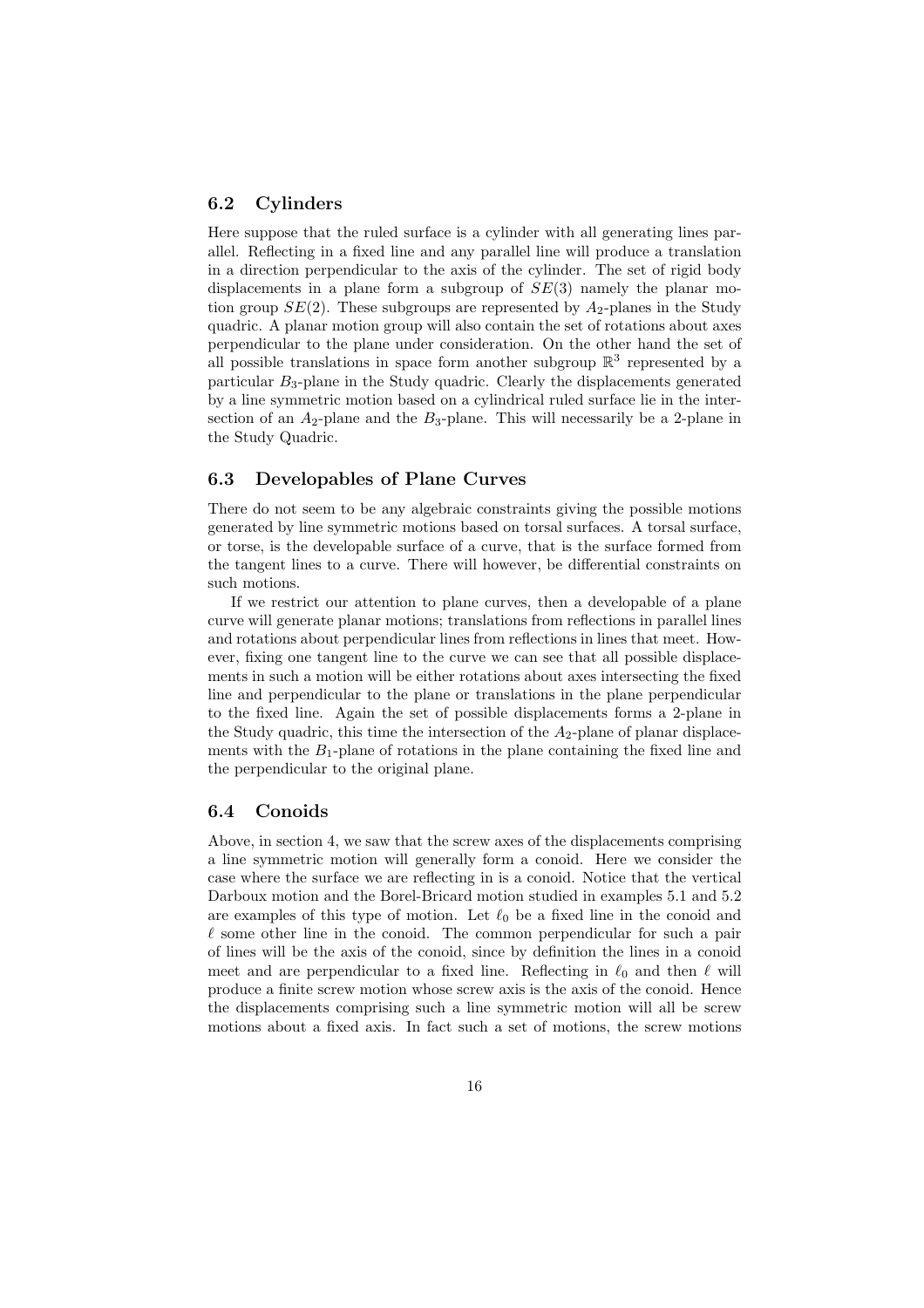of arbitrary pitch and angle about a fixed axis form a subgroup of the group of rigid-body displacements, namely cylinder group  $SO(2) \times \mathbb{R}$ . As subvarieties of the Study quadric, it is known that these subgroups are the intersection of Study quadric with a 3-plane, see [21, p. 255].

# 7 Reflections in a Line Complex

Suppose we take a coordinate frame or soma and reflect it in every line in a line complex. The result will be a 3-parameter family of soma and hence a 3-dimensional subspace of the Study quadric.

As a subspace of  $\mathbb{P}^7$  a general line complex can be viewed as the intersection of a hyperplane with the two hyperplanes  $a_0 = 0$  and  $c_0 = 0$ , and the Study quadric.

These hyperplanes can be written in the form  $\mathbf{v}^T \mathbf{h} = 0$ , where **h** is an arbitrary point in the space,  $\mathbf{h}^T = (a_0, a_1, a_2, a_3, c_0, c_1, c_2, c_3)$  and we have three different vs.

$$
\begin{array}{rcl}\n\mathbf{v}_c^T &=& (0, \gamma_1, \gamma_2, \gamma_3, 0, \alpha_1, \alpha_2, \alpha_3), \\
\mathbf{v}_1^T &=& (1, 0, 0, 0, 0, 0, 0), \\
\mathbf{v}_\varepsilon^T &=& (0, 0, 0, 0, 1, 0, 0, 0),\n\end{array}
$$

where  $v_c$  produces the standard equation of a line complex and  $v_1, v_{\varepsilon}$  and the Study quadric give the Klein quadric of lines as above.

Now fix one line in the complex, say  $\ell_0$ . Then any rigid motion in the subspace is given, by a reflection in  $\ell_0$  followed by a reflection in any other line  $\ell$  in the complex. As we saw above, we can represent this quaternion product as a matrix product,  $g = \overline{R}(\ell_0)\ell$ . Notice that  $\overline{R}(\ell_0)$  is self-inverse since  $\ell_0$  is a line. The elements of this form now clearly satisfy the three linear equations,

$$
\mathbf{v}_c^T \overline{R}(\ell_0)g = 0, \quad \mathbf{v}_1^T \overline{R}(\ell_0)g = 0, \quad \mathbf{v}_\varepsilon^T \overline{R}(\ell_0)g = 0.
$$

This defines a 4-plane in  $\mathbb{P}^7$  and so the 3-dimensional subspace of these motions are given by the intersection of this 4-plane with the Study quadric.

If the line complex in question is a singular line complex then the situation is only a little different. The linear space defining the complex is tangent to the Klein quadric, and clearly this extends to the linear space determined by  $v_c$ above. So the set of displacements is still the intersection of the Study quadric with a 4-plane. There is another way to look at this subspace of the Study quadric though. A singular line complex consists of all lines that meet (or are parallel to) a given line. So fix the home frame as the image of the given frame in the central line of the complex. The rigid motions that transform this home frame to the other frames in the subspace will be given by a reflection in the central line followed by a reflection in some other line of the complex. Since these lines meet the motion will be a rotation, moreover the axis of rotation will be perpendicular to the central line in the complex. This will be true for any line in the complex that meets the central line, hence the subspace in the Study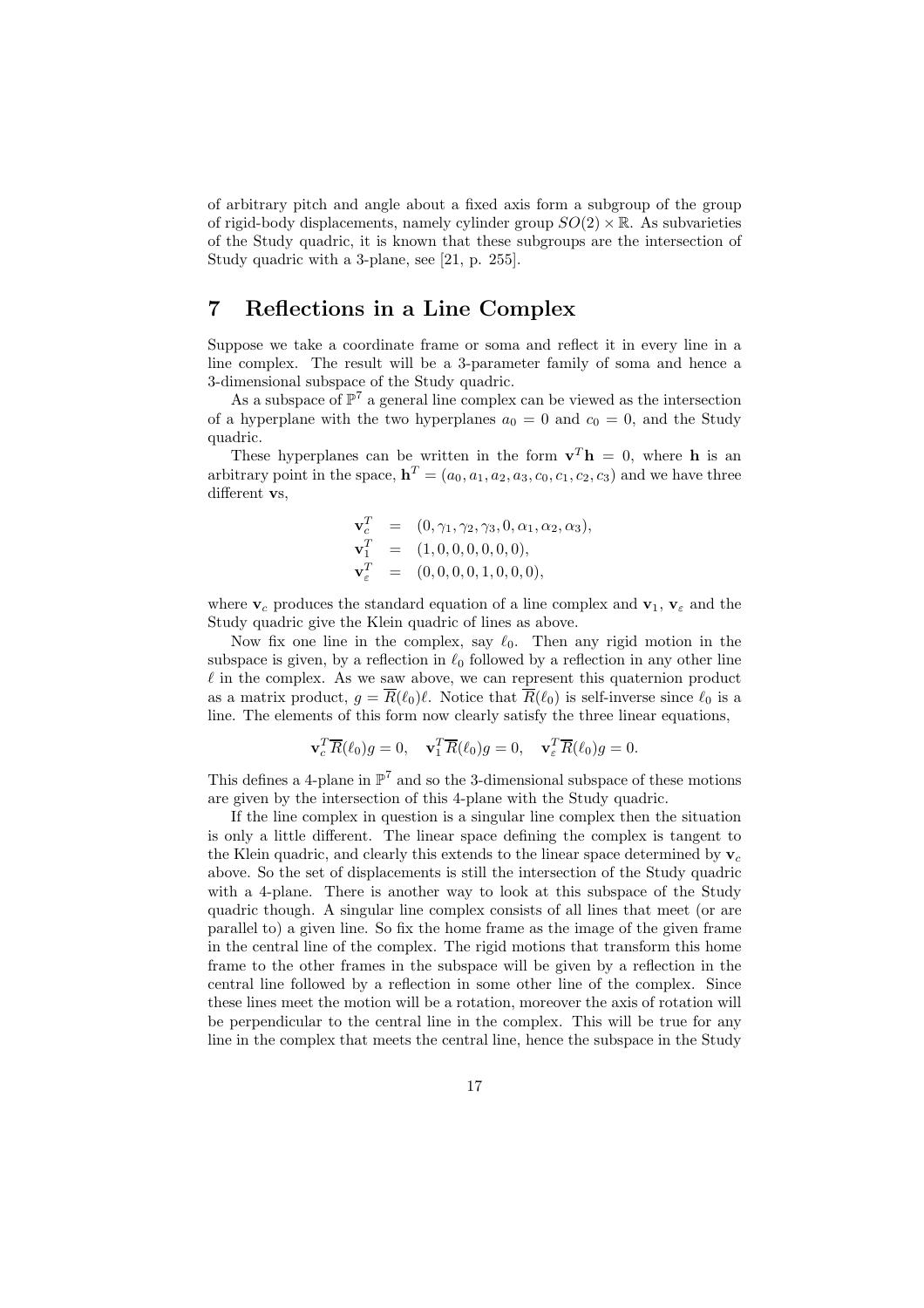quadric will contain the space of all rotations about axes that are perpendicular to, and meet the central axis of the complex. The subspace will also contain translations perpendicular to the central line resulting from the lines parallel to the central line in the complex.

It is easy to see that this space of displacements can be generated by a linkage consisting of a cylinder joint in series with a revolute joint where the axes of the two joints meet and are perpendicular.

Notice that these ideas extend easily to spaces of lines. For example, the set of displacements generated by reflection in all the lines of a quadratic line complex. A quadratic line complexes is the 3-parameter space of lines determined by the intersection of the Klein quadric with a another 4-dimensional quadric. The set of displacements generated by reflection in all the lines of a quadratic line complex clearly lies in the intersection of the Study quadric with a 4-dimensional quadric.

Another example would be the displacements generated by all reflections in a linear line congruence. A linear line congruence consists of the lines in the intersection of a 3-plane with the Klien quadric. So the 2-parameter family of displacements generated by reflections in all the lines of a linear line congruence will lie in the intersection of the Study quadric with a 3-plane. These will include the motions generated by a cylindrical joint mentioned in section 6.4 above, since this set is generated by all reflections in the linear congruence of lines meeting and perpendicular to a fixed line. However, there are sets of rigid displacements which are given by the intersection of the Study quadric and a 3-plane which are not the result of reflecting in the lines of a linear line congruence. For example the set of possible displacements generated by an R-R linkage is of this form, [21, p.256].

# 8 Point and Plane Symmetric Motions

Finally here we look briefly at plane symmetric and point symmetric motions which have very similar definitions to line symmetric motions. Just as a rigid body motion can be specified by reflections in a sequence of lines we can also specify a rigid motion by reflecting in a sequence of points or planes, the difference is that these reflections are not simply rotations by  $\pi$  but orientation reversing reflections.

Suppose we have a one parameter sequence of planes, take a left-handed soma and reflect in the successive planes of the sequence, this will give a one parameter sequence of right-handed somas. As usual, one plane in the sequence can be fixed and the right-handed soma associated with this plane can be taken as the fixed coordinate frame. Now the rigid motions in the sequence can be described as a reflection in the fixed plane followed by a reflection in a plane in the sequence. Such a motion is clearly a rotation about the line of intersection of the two planes. That is these plane symmetric motions are rotations about lines lying in a fixed plane. Since the set of all rotations about lines lying in some fixed plane form a  $B_1$ -plane in the Study quadric, a plane symmetric motion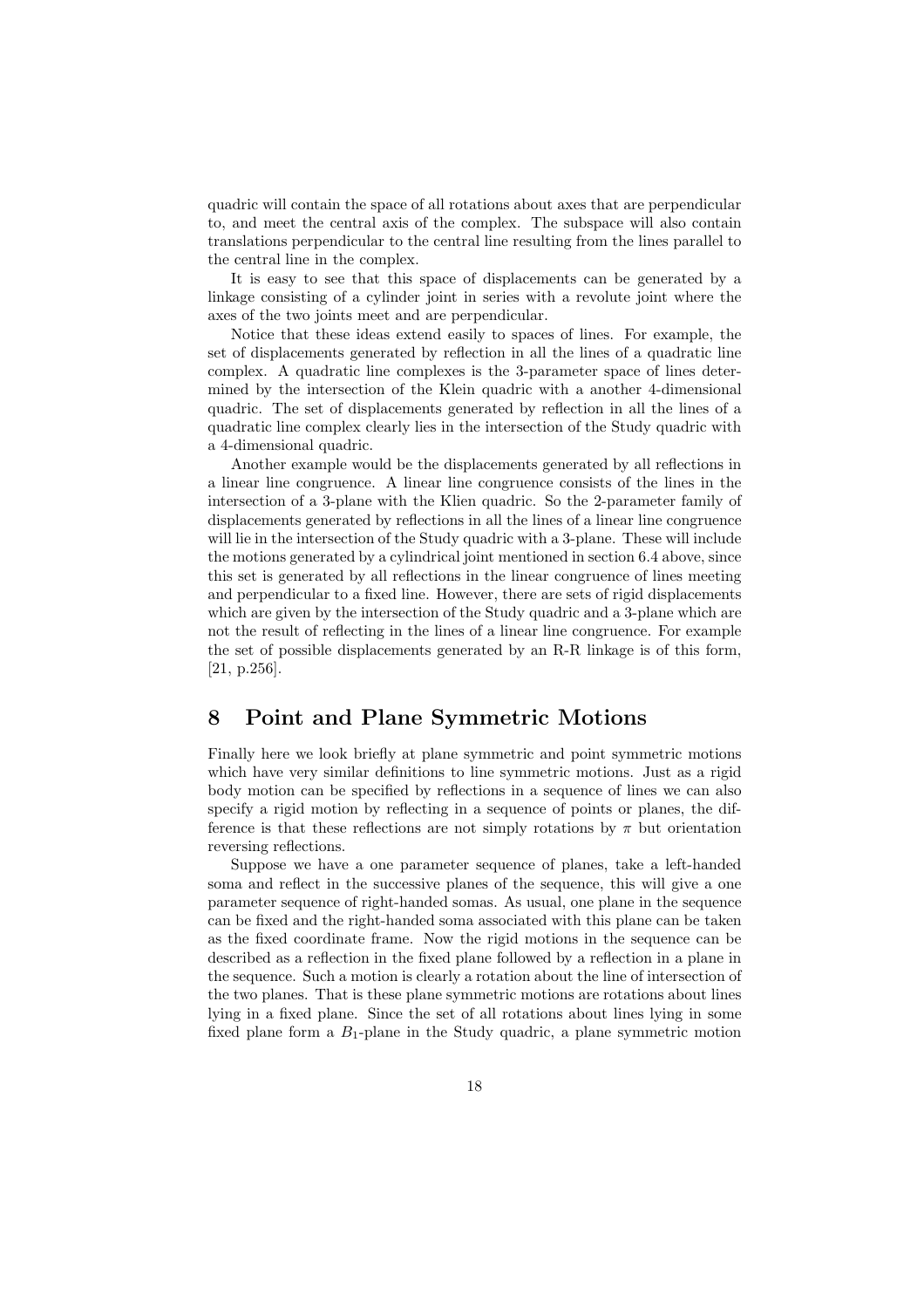can be thought of as a curve in a  $B_1$ -plane of the Study quadric.

It is easy to see that a pair of successive reflections in two different points will produce a translation. Point-symmetric motions, that is motion given by reflections in successive points along a curve, thus gives only translations. That is, the set of possible rigid displacements produced by a point symmetric motion lie in a  $B_3$ -plane.

# 9 Conclusions

It is clear from the above that reflections are closely related to linear subspaces of the Study quadric.

### References

- [1] W. Blaschke, Kinematik und Quaternionen, VEB Deutscher Verlag der Wissenschaften, Berlin, 1960.
- [2] Borel E., "Mémoire sur les déplacements à trajectoires sphérique", Mém. présentés par divers savants, Paris  $(2)$ , 33, pp. 1–128, 1908.
- [3] O. Bottema and B. Roth. Theoretical Kinematics. Dover Publications, New York, 1990.
- [4] Bricard R., "Mémoire sur les déplacements à trajectoires sphérique", Journ. Ecole Polyt. $(2)$ , 11,pp. 1–96, 1906.
- [5] W. K. Clifford. "Preliminary sketch of biquaternions", in Proc. London Math. Soc., 1871 s1-4(1):381–395; doi:10.1112/plms/s1-4.1.381
- [6] F.M. Dimentberg. "The screw calculus and its applications in mechanics", Published by Wright-Patterson Air Force Base (Ohio). Foreign Technology Division. Translation Division, 1968. Translation of: Vintovoye ischisleniye i yego prilozheniya v mekhanike. Izdatel'stvo "Nauka", Glavnaya Redaktsiya, Fiziko-Matematicheskoy Literatury. Moskva, 1965.
- [7] M. Husty. "E. Borel's and R. Bricard's Papers on Displacements with Spherical Paths and their Relevance to Self-motions of Parallel Manipulators", in: International Symposium on History of Machines and Mechanisms-Proceedings HMM 2000, Ed. M. Ceccarelli, Kluwer Acad. Pub., 163 – 172, ISBN 0-7923-6372-8, 2000.
- [8] M. Husty. "Symmetrische Schrotungen im einfach isotropen Rau", Sitzungberichte d. österr. Akad. d. Wiss., math.-nw. Kl., 195: 291–306, 1986.
- [9] M. Husty. "Über eine symmetrische Schrotung mit einer Cayley-Fläche als Grundfläche", Stud. Sci. Math. Hungarica, 22:463-469, 1987.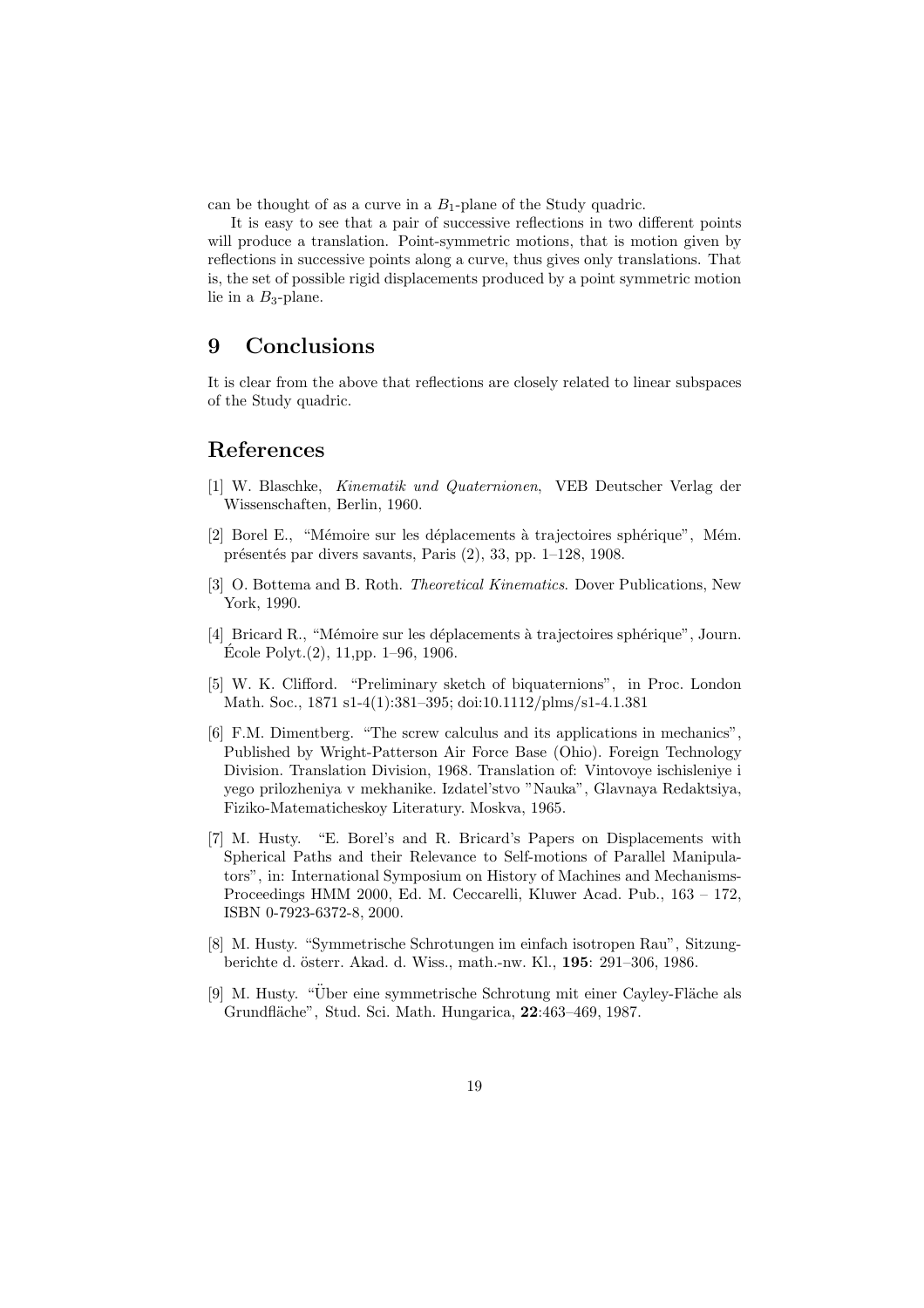- [10] M. Husty, A. Karger, H. Sachs, W. Steinhilper,: Kinematik und Robotik, Springer Verlag, Berlin - Heidelberg - New York, ISBN 3-540-63181-X, 633 S, 1997.
- [11] M. Husty and A. Karger. "Self motions of Stewart-Gough platforms, an overview", Proceedings of the workshop on "Fundamental Issues and Future Research Directions for Parallel Mechanisms and Manipulators", Quebec City, pp. 131–141, 2002.
- [12] A. Karger and M. Husty. "Classification of all self-motions of the original Stewart-Gough platform", Computer-Aided Design, 30(3):205–215, 1998.
- [13] J. Krames. "Über Fußpunktkurven von Regelflächen und eine besondere Klasse von Raumbewegungen (ber symmetrische Schrotungen I)", Mh. f. Math. u. Phys., Bd. 45, pp. 394–406, 1937.
- [14] J. Krames. "Zur Bricardschen Bewegung, deren sämtliche Bahnkurven auf Kugeln liegen (ber symmetrische Schrotungen II)", Mh. f. Math. u. Phys., Bd. 45, pp. 407–417, 1937.
- [15] J. Krames. "Zur aufrechten Ellipsenbewegung des Raumes (Uber sym- ¨ metrische Schrotungen III)", Mh. f. Math. u. Phys., Bd. 46, pp. 38–50, 1937.
- [16] J. Krames. "Zur kubischen Kreisbewegung des Raumes, (Uber symmetrische Schrotungen IV)", Sitzungberichte d. österr. Akad. d. Wiss. math.nw. Kl., Abt. IIa, 146, pp. 145–158, 1937.
- [17] J. Krames. "Zur Geometrie des Bennett'schen Mechanismus, (Uber sym- ¨ metrische Schrotungen V)", Sitzungberichte d. österr. Akad. d. Wiss. math.nw. Kl., Abt. IIa, 146, pp. 159–173, 1937.
- [18] J. Krames. "Die Borel-Bricard-Bewegung mit punktweise gekoppelten orthogonalen Hyperboloiden (ber symmetrische Schrotungen VI)", Mh. f. Math. u. Phys., Bd. 46, pp. 172–195, 1937.
- [19] J. Krames. "Uber eine konoidale Regelfläche fünften Grades und die darauf gegründete symmetrische Schrotung", Sitzungberichte d. österr. Akad. d. Wiss. math.-nw. Kl., Abt. IIa, 190:221–230, 1981.
- [20] J. Rooney. "William Kingdon Clifford (1845–1879)" in Distinguished Figures in Mechanism and Machine Science: Their Contributions and Legacies Series: History of Mechanism and Machine Science, Vol. 1, Ed. M. Ceccarelli, Springer Verlag, New York, 2007.
- [21] J.M. Selig. Geometric Fundamentals of Robotics. Springer Verlag, New York, 2005.
- [22] E. Study. "Von den Bewegungen und Umlegungen", Math. Ann. 39:441– 566, 1891.